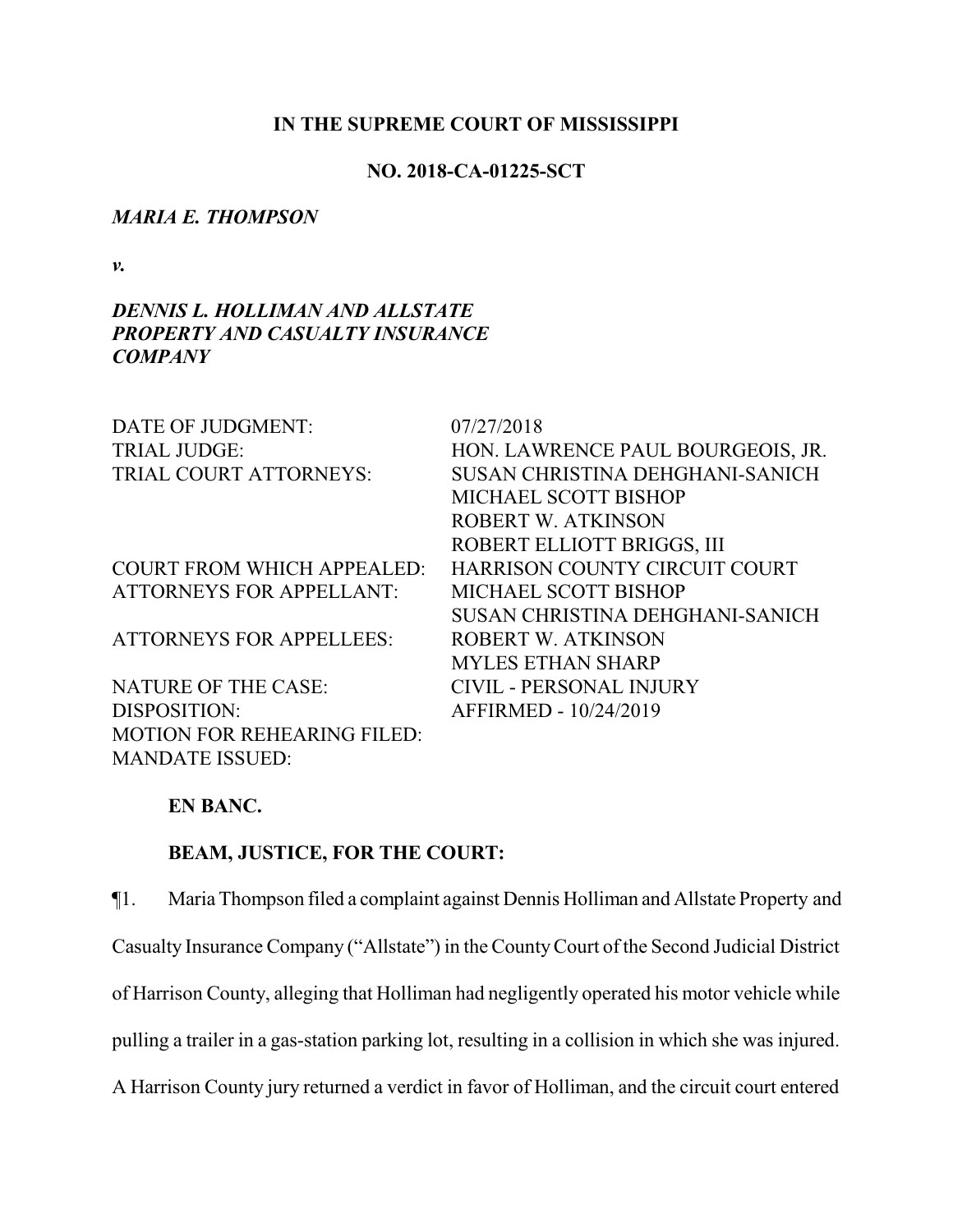a judgment consistent with the jury verdict. Aggrieved, Thompson appealed, alleging that the trial court had abused its discretion by excluding her expert witness.

#### **FACTS AND PROCEDURAL HISTORY**

¶2. On April 7, 2013, Thompson and Holliman were involved in amotor-vehicle collision in the parking lot of a privately owned gas station in Biloxi, Mississippi. Holliman's Chevrolet Silverado and attached trailer collided with Thompson's Nissan Maxima as Holliman was driving through the gas-pump bay and as Thompson was exiting the lot.

¶3. On June 9, 2014, Thompson sued Holliman in the County Court of Harrison County, Mississippi, Second Judicial District, alleging that Holliman negligently drove through the gas-station parking lot. According to Thompson, she sustained serious bodily injuries and sought damages for bills and medical treatment, loss of wages, physical pain and suffering, and mental and emotional distress.

¶4. On March 22, 2016, Thompson filed a supplemental designation of expert witness 1 designating Jason Walton as an accident-reconstruction expert. Attached to the motion were Walton's *curriculum vitae* and expert report, which included a review ofthe Harrison County Sheriff's Department parking-lot accident report, a photograph taken at the scene of the collision, photographs of both vehicles involved in the collision, Google Earth imagery of the collision area, and deposition testimony of Thompson and Holliman.

<sup>&</sup>lt;sup>1</sup> Thompson originally designated Officer Caleb Mitchell but withdrew that designation after Holliman filed a motion to strike him as an expert witness. She later designated Walton.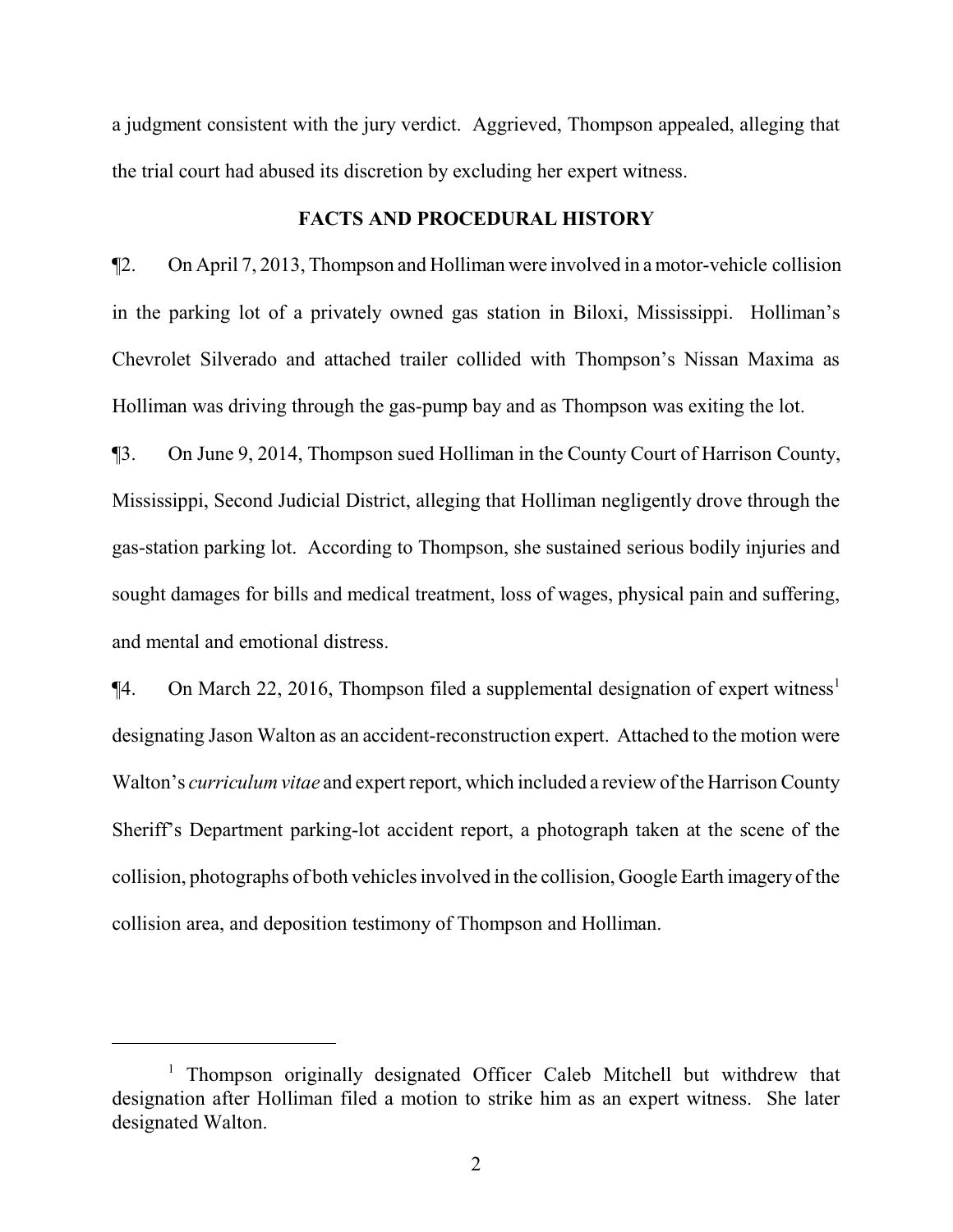¶5. Holliman filed a motion in limine to strike Walton's expert testimony because his report did not provide calculations or data supporting his opinions. On June 9, 2016, the trial court entered an order granting Holliman's motion to strike. The trial court stated that an opinion of an expert "must be based on some scientific data with certain principals and methodology . . . . [and] the facts of the case at hand." The court found that Walton's use of a "typical" vehicle standard was inadequate. The court concluded that Walton's report was not "the product of reliable principles and methods"; he was in "no better position than the trier offact to conclude whether [Holliman's] actions were negligent"; and his opinion would not be helpful to the jury.

¶6. Thompson redesignated Walton and provided the courtwith an amended expert report. In this amended report, Walton measured the average speed of vehicles at the collision site. Holliman again filed another motion to strike Walton's testimony. On October 7, 2016, the trial court held a hearing on the matter and entered an order granting Holliman's motion to strike. In a trial held on October 19 and 20, 2016, a jury found in Holliman's favor.

¶7. Thompson appealed the decision to the Circuit Court of the Second Judicial District of Harrison County to review the trial court's exclusion of Walton's testimony. On July 27, 2018, the circuit court entered an order affirming the judgment of the trial court. In the order, the court stated that, "[w]ithout a set of protocols [for driving in a parking lot], an opinion as to fault or negligence would not have basis."

¶8. Additionally, the court held that Walton's methodology of "observing the speed of . . . vehicles [in the] gas pump bays and calculating an average speed fails to . . . give consideration to the tow load of Holliman's truck [and those used in the experiment], . . .

3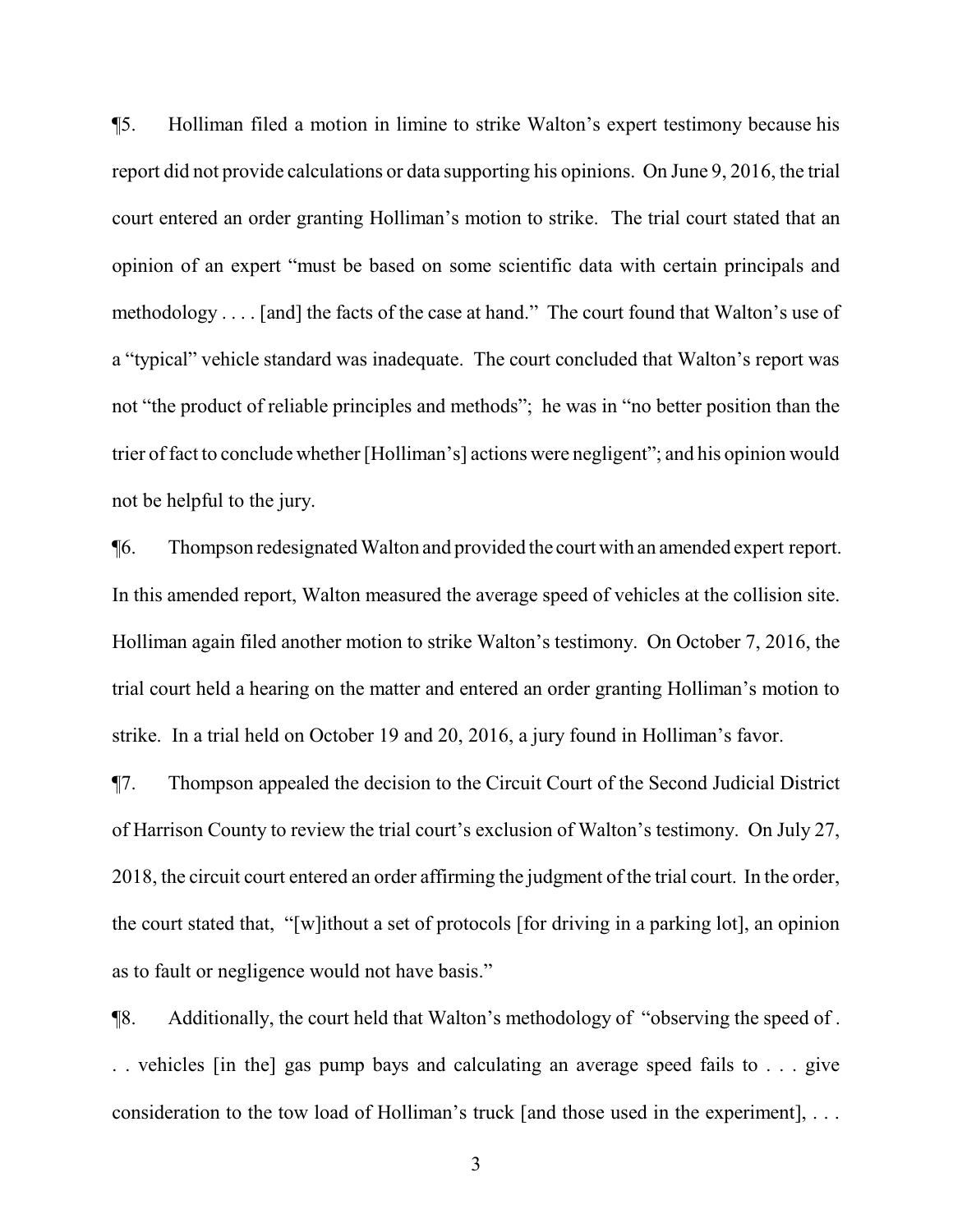compare the tested vehicles with the vehicles of the parties, . . . and adequately describe the conditions of the parking lot." The court also found no evidence that "Walton's methodology was generally accepted in the field of accident reconstruction."

¶9. On August 23, 2018, Thompson filed a notice of appeal to this Court. This Court finds that the trial court did not err by excluding Walton as an expert witness.

# **DISCUSSION**

# **I. Standard of Review**

¶10. The standard of review for the admission or exclusion of evidence, such as expert testimony, is abuse of discretion. *Inv'r Res. Servs., Inc. v. Cato*, 15 So. 3d 412, 416 (Miss. 2009) (citing *Adcock v. Miss. Transp. Comm'n*, 981 So. 2d 942, 946 (Miss. 2008)).

# **II. Whether the trial court abused its discretion by excluding Thompson's expert witness.**

# ¶11. Mississippi Rule of Evidence 702 states,

A witness who is qualified as an expert by knowledge, skill, experience, training, or education may testify in the form of an opinion or otherwise if:

- (a) the expert's scientific, technical, or other specialized knowledge will help the trier of fact to understand the evidence or to determine a fact in issue;
- (b) the testimony is based on sufficient facts or data;
- (c) the testimony is the product of reliable principles and methods; and
- (d) the expert hasreliably applied the principles and methods to the facts of the case.

M.R.E. 702.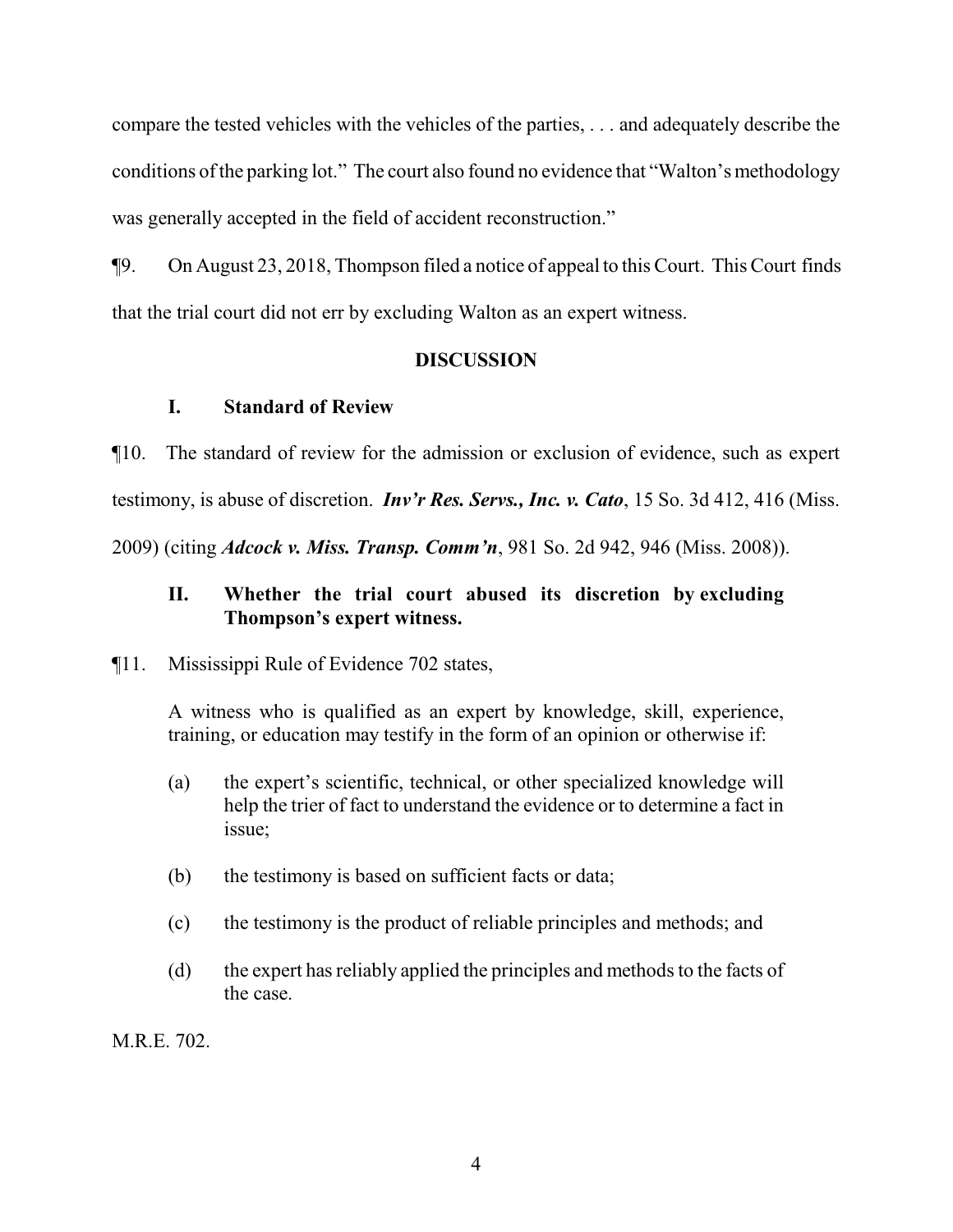¶12. "The trial court is vested with a 'gatekeeping responsibility.'"*Miss.Transp. Comm'n v. McLemore*, 863 So. 2d 31, 36 (Miss. 2003) (quoting *Daubert v. Merrell Dow Pharm., Inc.*, 509 U.S. 579, 588-89, 113 S. Ct. 2786, 125 L. Ed. 2d 469 (1993)). "The trial court must make a 'preliminary assessment of whether the reasoning or methodology underlying the testimony is scientifically valid and of whether that reasoning and methodology properly can be applied to the facts in issue.'" *Id.* (quoting *Daubert*, 509 U.S. at 592-93). "This rule makes it necessary for a trial court to apply a two-pronged inquiry when evaluating the admissibilityof expert testimony: (1) is the witness qualified, and (2) is the testimonyrelevant and reliable?" *McKee v. Bowers Window & Door Co.*, 64 So. 3d 926, 932 (Miss. 2011) (internal quotation marks omitted) (quoting *Watts v. Radiator SpecialtyCo.*, 990 So. 2d 143, 146 (Miss. 2008)).

¶13. Walton concluded that Holliman's actions had been the sole proximate cause of the collision. Specifically, Walton stated that Holliman failed to yield to oncoming traffic and failed to maintain a proper lookout in a situation that would require a heightened level of awareness. Holliman stated that he did not see Thompson until just before impact. Thompson stated that she saw Holliman and thought he was pulling into the gas-pump bay and not exiting the parking lot. Walton opined that had Holliman stopped at the bay and then moved forward, Thompson would have been aware that Holliman was exiting the parking lot. ¶14. We find that Walton was qualified to testify in the field of accident reconstruction. "Mississippi recognizes and allows the use of accident reconstruction experts at trial." *Poirrier v. Degrande*, 604 So. 2d 268, 270 (Miss. 1992) (citing *Miller ex rel. Miller v. Stiglet, Inc.*, 523 So. 2d 55, 60 (Miss. 1998)). "Mississippi Rule of Evidence 702 . . .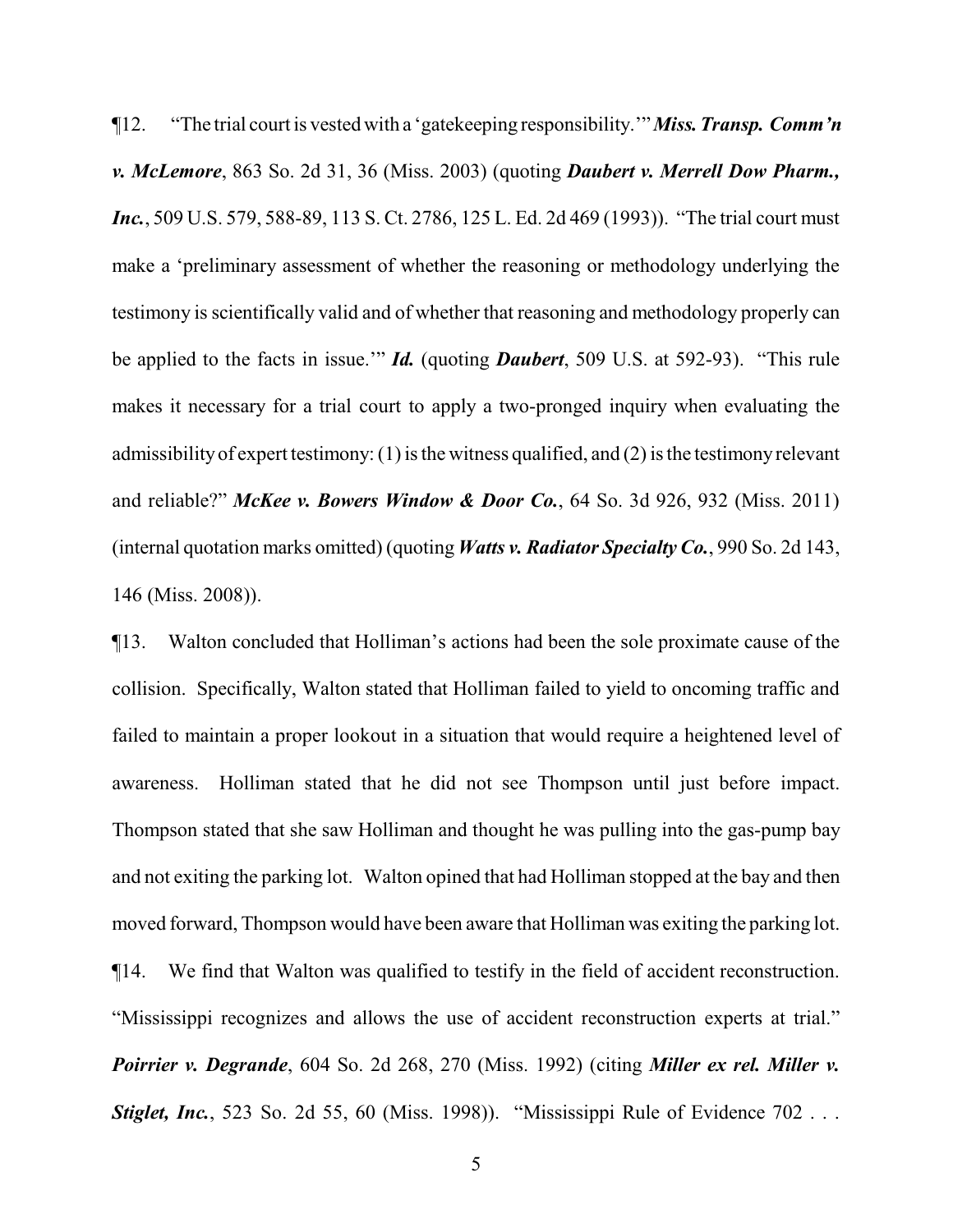indicates that a witness may be qualified as an expert by knowledge, skill, experience, training, or education." *Miller*, 523 So. 2d at 59.

¶15. According to Walton's *curriculum vitae*, he has served as a state trooper for the Mississippi Department of Public Safety for ten years. He is trained and certified in the field of accident reconstruction by the Mississippi Highway Patrol. He hasinvestigated more than nine hundred collisions and has peer reviewed at least two thousand accident reports submitted for district approval over a three-year period. Specifically, Walton has received training on human factors in traffic-crash reconstruction, forensic mapping, technical-accident investigation, vehicle-acceleration rates, pedestrian walking speeds, and GPS data analysis of commercial vehicle-braking events. Holliman concedes that Walton's qualifications are not in question, and we agree.

¶16. Next, for expert testimony to be admissible, it must be both relevant and reliable. *Daubert*, 509 U.S. at 592–94.

In *Hollingsworth v. Bovaird Supply Co.*, 465 So. 2d 311, 315 (Miss. 1985), this Court first held that a properly qualified and examined expert witness could provide testimony on issues of ultimate fact regarding the cause of car wrecks without invading the jury's province-essentially placing accident reconstructionist experts on equal footing with other experts. Under *Daubert*, however, [Walton's] testimony must still be both relevant and reliable. *Daubert*, 509 U.S. at 591-[9]2.

*Denham v. Holmes ex rel. Holmes*, 60 So. 3d 773, 785 (Miss. 2011).

¶17. The trial judge struck Walton's first report because he found that "whatever opinion he hopes to give has got to be based upon this case and it's replete with a typical driver." Holliman maintains that Walton's second report, in which he had substituted the "typical" language with estimations, still did not meet the requisite criteria for admissibility under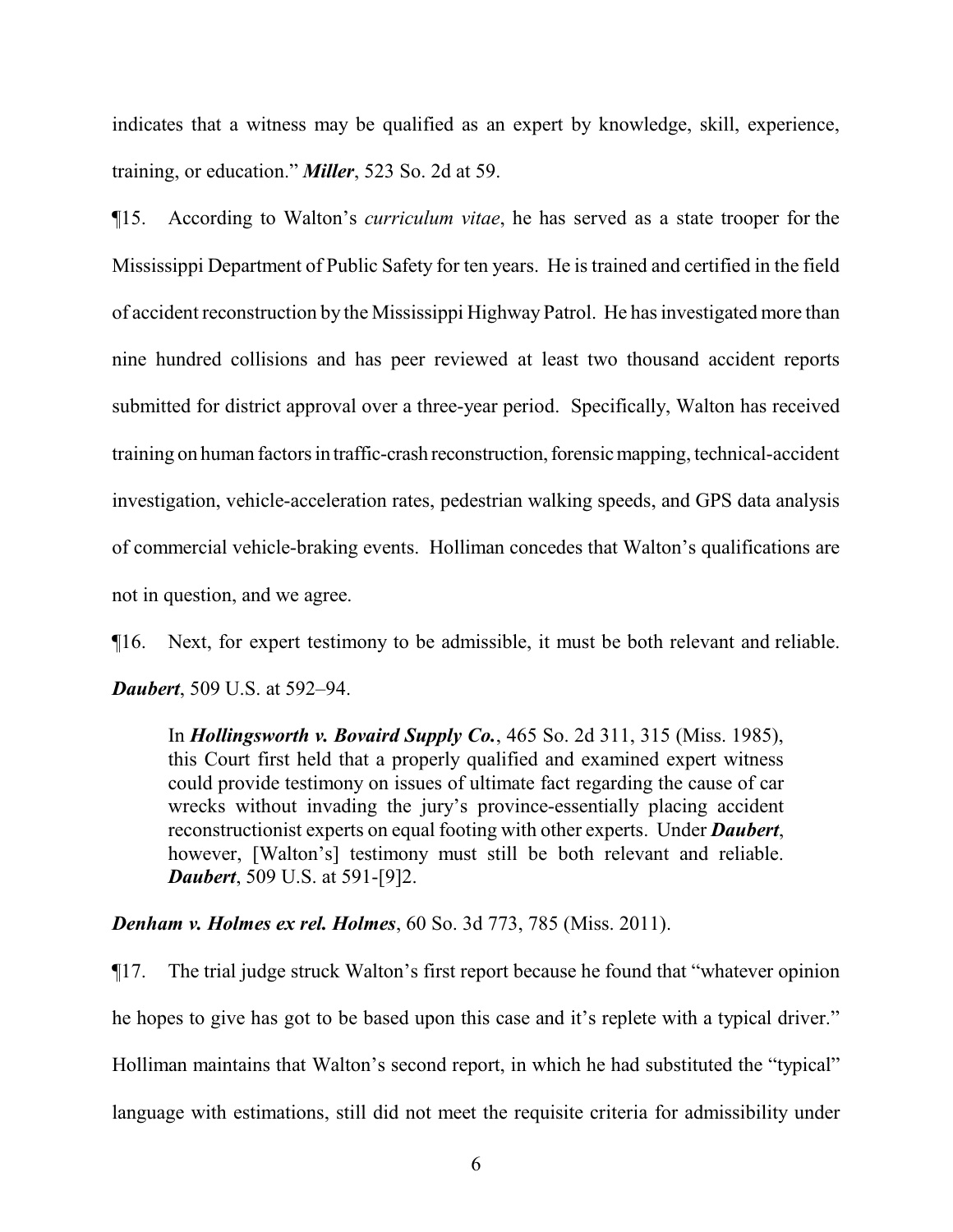*Daubert.* Comparing the two opinions, Holliman argues that "it is clear that the observation and resulting calculations of average speed were not the basis for his opinion as to the fault for the accident and, as such, his opinion was not based in any scientific procedure." In *Daubert*, the Supreme Court ruled that a trial judge, when faced with a proffer of expert scientific testimony, must determine at the outset whether the expert is proposing to testify to scientific knowledge that will assist the trier of fact to understand or determine the fact in

issue. *Daubert*, 509 U.S. at 592.

As with all evidence, expert testimonymust be relevant. M.R.E. 402. Evidence is relevant if it has "any tendency to make the existence of any fact that is of consequence to the determination of the action more probable or less probable than it would be without the evidence." M.R.E. 401. "The threshold for admissibility is not great, keeping in mind the fact that Rule 401 favors the admission of evidence when it has probative value." *Utz* [*v. Running & Rolling Trucking, Inc.*], 32 So. 3d [450,] 457 [(Miss. 2010)] (citing *Investor Res. Servs., Inc. v. Cato*, 15 So. 3d 412, 417 (Miss. 2009)). Thus, "[v]igorous cross-examination, presentation of contrary evidence, and careful instruction on the burden of proof are the traditional and appropriate means of attacking shaky but admissible evidence." *Daubert*, 509 U.S. at 595, 113 S. Ct. 2786.

*Hyundai Motor Am. v. Applewhite*, 53 So. 3d 749, 754 (Miss. 2011).

¶18. This Court recognizes that "accident reconstruction cases are recognized as a type of

subject matter in which expert opinion would be of assistance to the trier of fact." *Miller*, 523

So. 2d at 60. While relevance is not at issue, the testimony must also be reliable.

¶19. Holliman argued that Walton failed to identifythe foundation for his opinion or to base

that opinion on any specific facts or data.

The Court in *Daubert* adopted a non-exhaustive, illustrative list of reliability factors for determining the admissibilityof expertwitness testimony. [*Daubert*, 509 U.S.] at 592–94. The focus of this analysis "must be solely on principles and methodology, not on the conclusions they generate." *Id.* at 595, 113 S. Ct. 2786. These factors include whether the theory or technique can be and has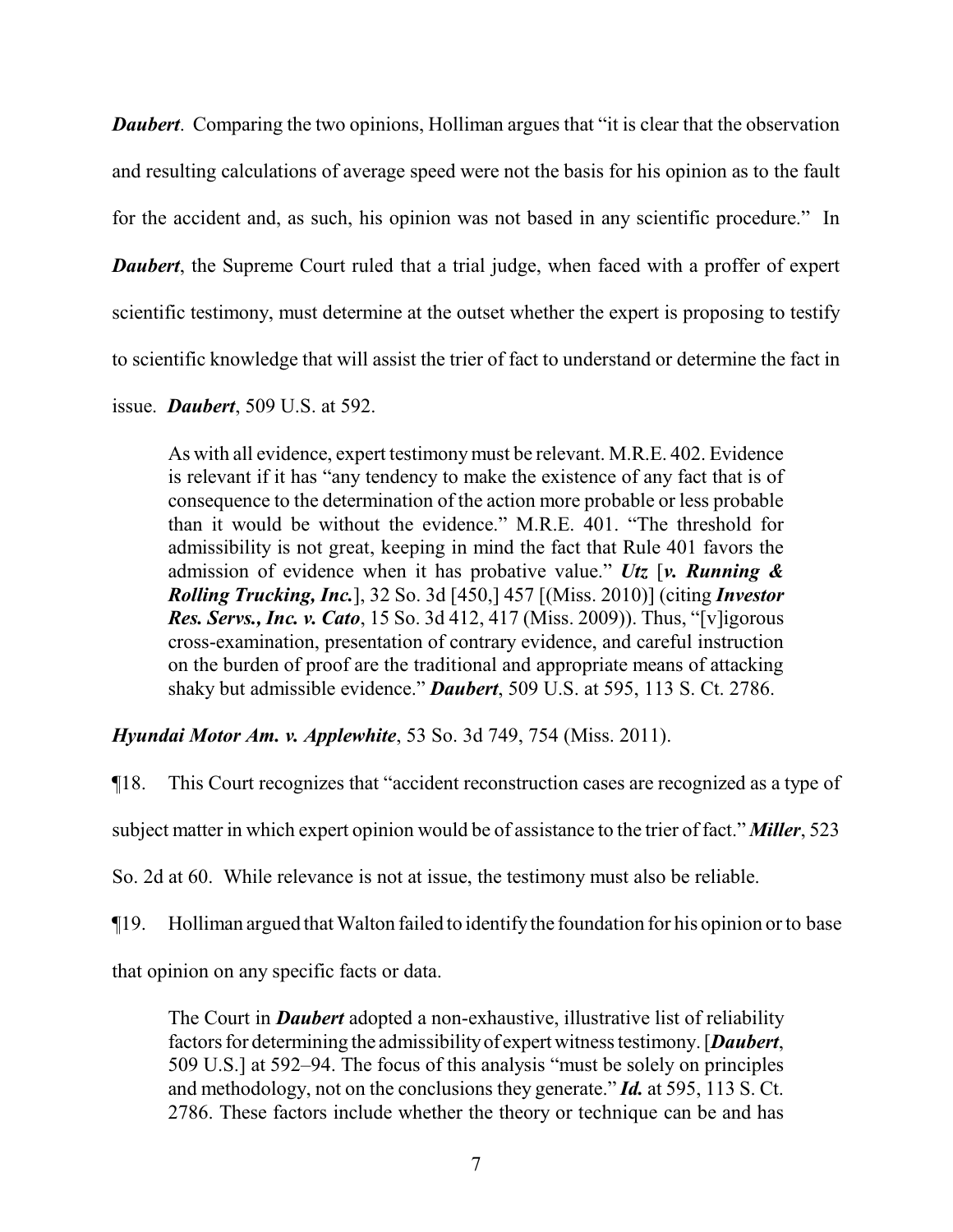been tested; whether it has been subjected to peer review and publication; whether, in respect to a particular technique, there is a high known or potential rate of error; whether there are standards controlling the technique's operation; and whether the theory or technique enjoys general acceptance within a relevant scientific community. *Id.* at 592–94, 113 S. Ct. 2786. The applicability of these factors depends on the nature of the issue, the expert's particular expertise, and the subject of the testimony. *Kumho Tire* [*Co. v. Carmichael*], 526 U.S. [137,] 151, 119 S. Ct. 1167[, 143 L. Ed. 2d 238 (1999)]. The *Daubert* Court emphasized that the reliability inquiry contemplated by Rule 702 "is a flexible one." *Daubert*, 509 U.S. at 594, 113 S. Ct. 2786.

*McLemore*, 863 So. 2d at 36-37.

¶20. "Thus, the trial court has 'considerable leeway in deciding in a particular case how to go about determining whether particular expert testimony is reliable.'" *Id.* at 37 (quoting *Kumho Tire*, 526 U.S. at 152).

¶21. Because the application of *Daubert* is fact specific, a review of Walton's trial testimony is necessary for our analysis. First, Walton acknowledged that there are no designated lanes of travel or protocol for maneuvering a vehicle in a privately owned gasstation parking lot. Walton asserted that, without guidelines, one must use the reasonableperson standard. Walton stated that Holliman should have taken extra care and made sure that approaching drivers were aware of his intentions to safely maneuver his vehicle. According to Holliman's deposition, he intended to pull through the gas-pump bay and park in a location that would accommodate his vehicle and trailer. Walton stated that only Holliman knew this intention and that Holliman had pulled into cross traffic of the parking lot.

¶22. Only after the court rejected Walton's first report did Walton go to the collision site and support his initial conclusion. He sampled vehicles and determined the average speed of vehicles entering or leaving the parking lot in the same routes both vehicles had traveled on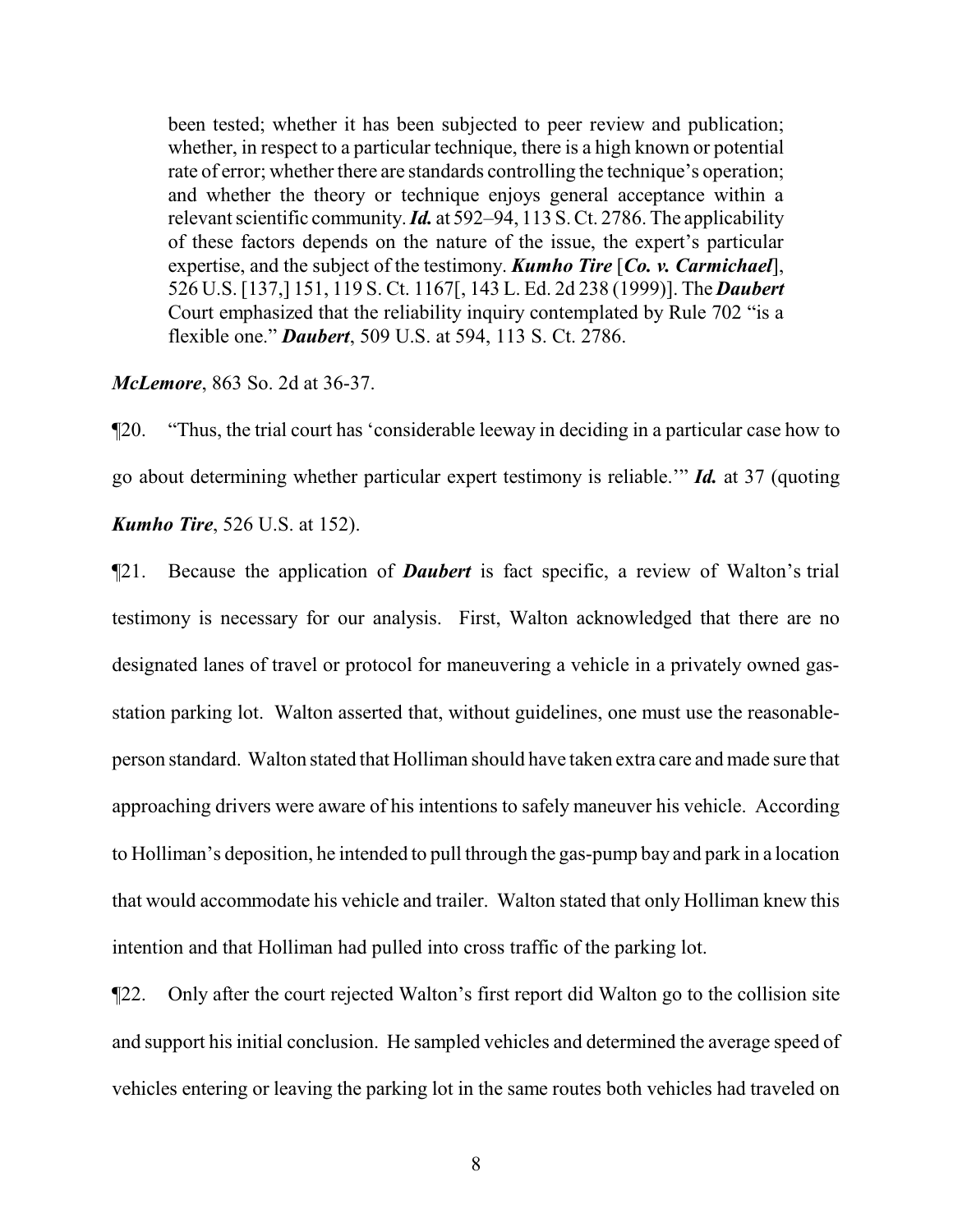the day of the collision.<sup>2</sup> He found that the average speed of a vehicle traveling Thompson's route was 11.05 miles per hour. He then determined that the average speed of a vehicle with a trailer traveling the same route was 8.02 miles per hour. Walton stated that it would have taken Holliman approximately 2.98 seconds to come to a complete stop once his brakes were applied.

¶23. From these calculations, Walton concluded that if Holliman had maintained a proper lookout, he would have traveled approximately 9.62 feet from the time that he perceived a hazard and began to react—a total stopping distance of 12.06 feet. Holliman stated in his deposition that hewas driving veryslowly; therefore, Walton further concluded that he would have needed even less time to react if he had been traveling below the average speed in a parking lot.

¶24. The Court has clearly articulated "that expert opinions must be based on sufficient facts and data—not illusions—and must apply reliable principles and methods." *Ballard Realty Co. v. Ohazurike*, 97 So. 3d 52, 60-61 (Miss. 2012). "[S]elf proclaimed accuracy by an expert [is] an insufficient measure of reliability." *McLemore*, 863 So. 2d at 38 (citing *Kumho Tire*, 526 U.S. at 157).

¶25. The trial judge asked Thompson's counsel to provide proofthat Walton's observations and resulting calculations were based on an accurate, accepted methodology in the field of accident reconstruction. Thompson stated that Walton's technical calculations were based

<sup>&</sup>lt;sup>2</sup> Walton's opinion did not state the difference among the sampled vehicles, it did not describe the parking lot, weather, or lighting conditions at the time of his observation, nor did it consider how those factors compared to the conditions at the time of the accident.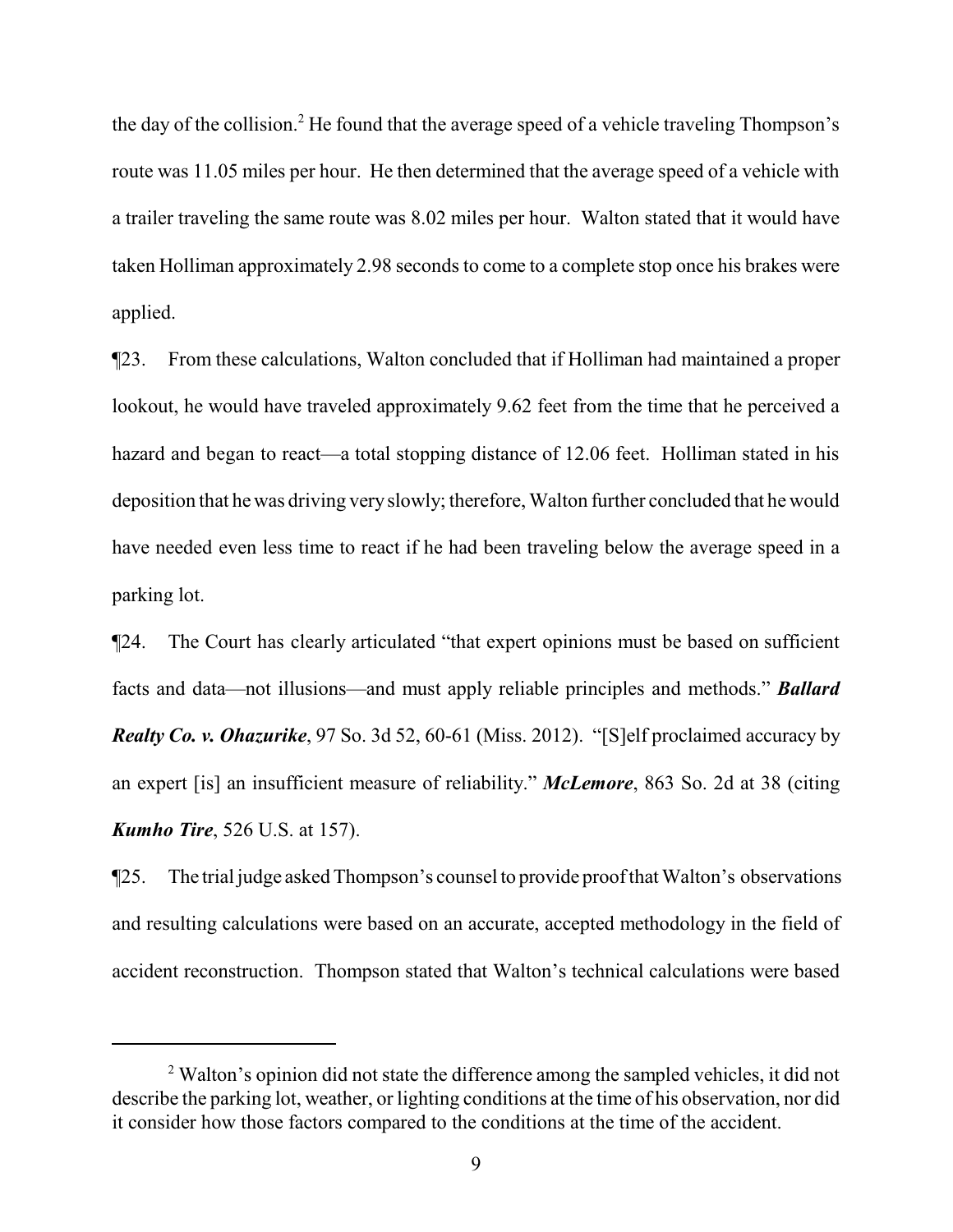on his specialized education and experience. The judge then asked, "But what as a matter of law says his client had the right of way when there's no law in the parking lot?" Thompson argued that liability was based on a reasonably prudent person. He explained what accidentreconstruction experts are permitted to testify about, but he could not state a specific rule of law governing who had the right of way. No such rule exists in a privately owned gas-station parking lot.

¶26. Thompson contends that "there is not some sort of required magical set of mathematical calculations that needs to be done. . . [t]his time, distance, and perception, which I think Mr. Walton provided in an affidavit basing his opinion on, is a large portion of accident reconstruction." When Walton opined about estimations for non-party drivers, the trial judge asked if there was a law in the scientific community that would allow an accident reconstructionist to rely on estimations to determine the speed of the drivers, and Thompson did not know.

¶27. This Court finds that accident-reconstruction experts are permitted to give their opinions on "how an accident happened, the point of impact, the angle of travel, the responsibility of the parties involved or the interpretation of photographs"; however, the trial judge has the discretion to determine the admissibility and reliability of that expert witness testimony. *Hollingsworth*, 465 So. 2d at 314. Here, the trial court appropriately found that Walton's expert testimony was unreliable.

¶28. In *Denham*, the plaintiff was involved in a collision with the defendant when she was attempting to turn into a parking lot from the highway. *Denham*, 60 So. 3d at 776. Both she and her passenger testified that there was no visible oncoming traffic when she executed the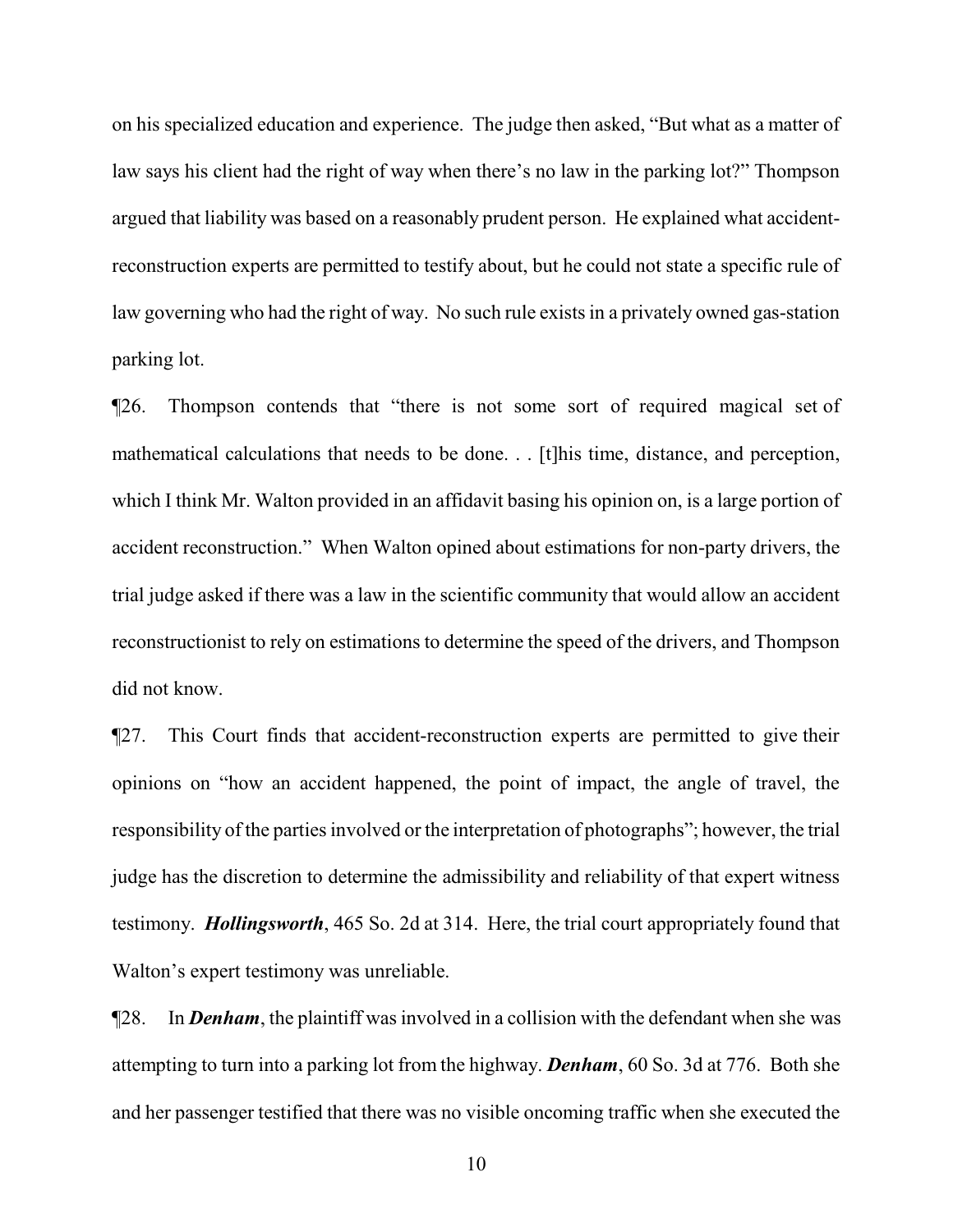turn. *Id.* at 776-77. The defendant testified that he was driving approximately forty to fortyfive miles per hour when plaintiff turned in front of him. *Id.* at 777-78. He stated that he applied the brakes and steered to the right in order to avoid hitting plaintiff's car. *Id.* 

¶29. Plaintiff designated Donald Rawson, a traffic-collision reconstructionist, as an expert witness. *Id.* at 777. Rawson was excluded after the court found that he did not reconstruct the accident; "he extrapolated some information from a police report and photographs" and "the testimony [was] not a product ofreliable mathematical calculations." *Id.* at 778-79. This Court held that the testimony on the timing and distance estimates was reliable but that Rawson's fault conclusion, which was based on the absence of skid marks, was unreliable.

*Id.*

¶30. Rawson used the defendant's admitted speed to calculate the distance between the two vehicles, which was sufficient, but his other testimony did not explain "under the limited physical evidence why skid marks were required for a finding that Holmes had attempted to avoid the accident." *Id.* at 787. "A court may conclude that there is simply too great an analytical gap between the data and the opinion proffered." *Id.* at 788 (internal quotation mark omitted) (quoting *Watts*, 990 So. 2d at 149).

While this Court has allowed . . . an accident reconstructionist to opine as to ultimate conclusions regarding causation, Rawson's ultimate conclusion as articulated in his deposition testimony, based on the lack of skid marks, contained an obvious "analytical gap." Therefore, we cannot say that the trial judge abused his discretion in excluding this testimony. . . . Rawson failed to connect the dots between the skid marks and the existing physical evidence; thus, as found by the trial judge, his conclusion regarding causation was unreliable.

*Denham*, 60 So. 3d at 788.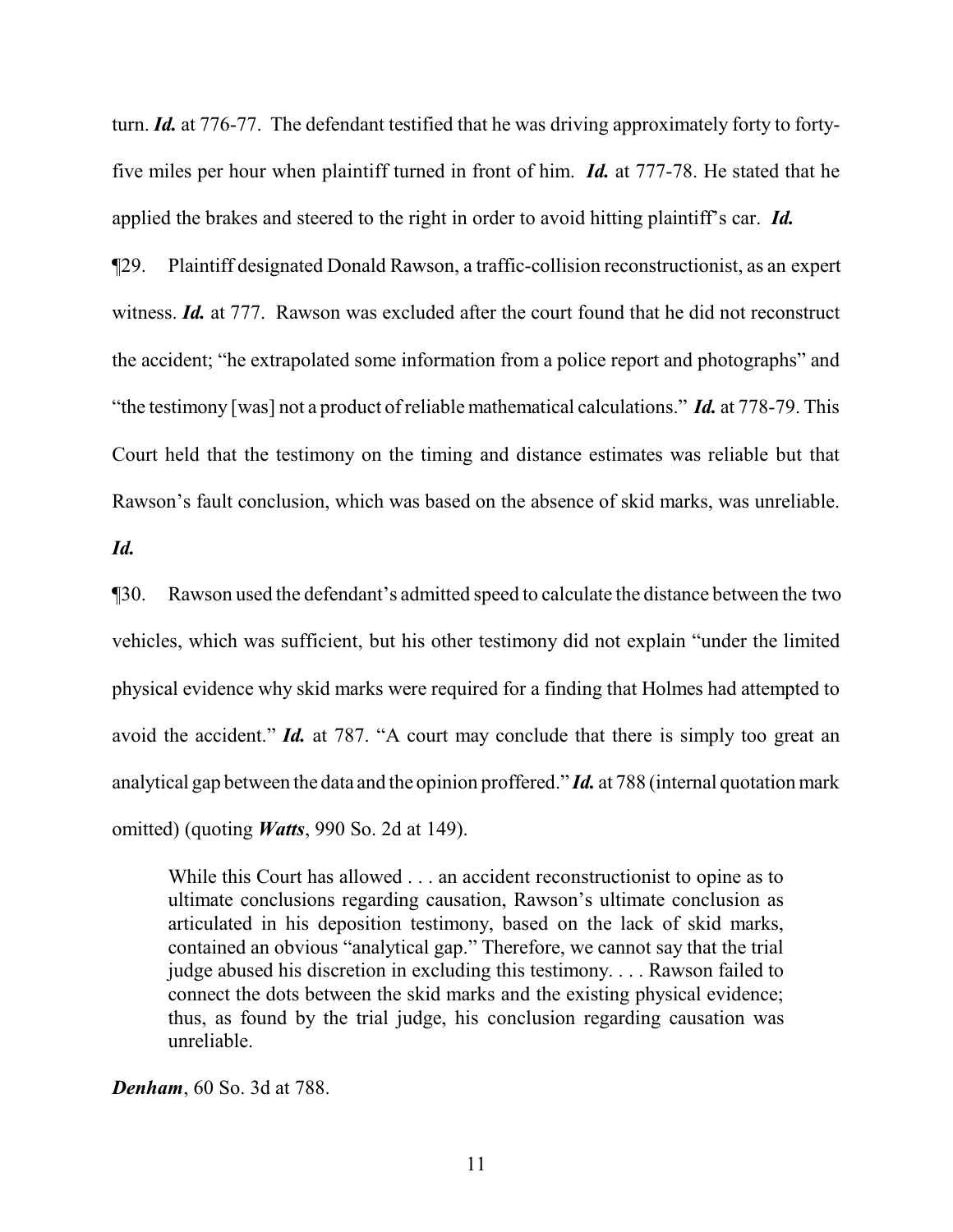¶31. Similarly, this Court finds that without laws governing private gas-station parking lots and without the parties' estimated speeds, Walton cannot connect the dots between anyfactual basis and a finding of fault. But the differences in the timing estimates between this case and **Denham** are far too great for this Court to rule that the trial judge abused his discretion by excluding Walton as an expert witness. The trial judge, as gatekeeper, found the basis for the calculations unreliable, and that finding was not arbitrary or clearly erroneous. Accordingly, we affirm.

## **CONCLUSION**

¶32. Although Walton was qualified and his testimony was relevant, the judge, as gatekeeper, did not find his testimony sufficiently reliable. We agree. Finding no abuse of discretion, we affirm.

#### ¶33. **AFFIRMED.**

# **RANDOLPH, C.J., COLEMAN, MAXWELL, CHAMBERLIN AND ISHEE, JJ., CONCUR. KITCHENS, P.J., DISSENTS WITH SEPARATE WRITTEN OPINION JOINED BY KING, P.J., AND GRIFFIS, J.**

#### **KITCHENS, PRESIDING JUSTICE, DISSENTING:**

¶34. I respectfully dissent. The trial court abused its discretion in striking the plaintiff's accident-reconstruction expert, whose findings and opinion would have been helpful to assist the fact-finder.

¶35. This case involves an automobile collision on private commercial property. Dennis Holliman, while driving a Chevrolet Silverado pickup truck, trailer in tow, collided with Maria Thompson's passenger car in a private gas station parking lot. Thompson was driving in the parking lot in her Nissan Maxima in a direction perpendicular to the path of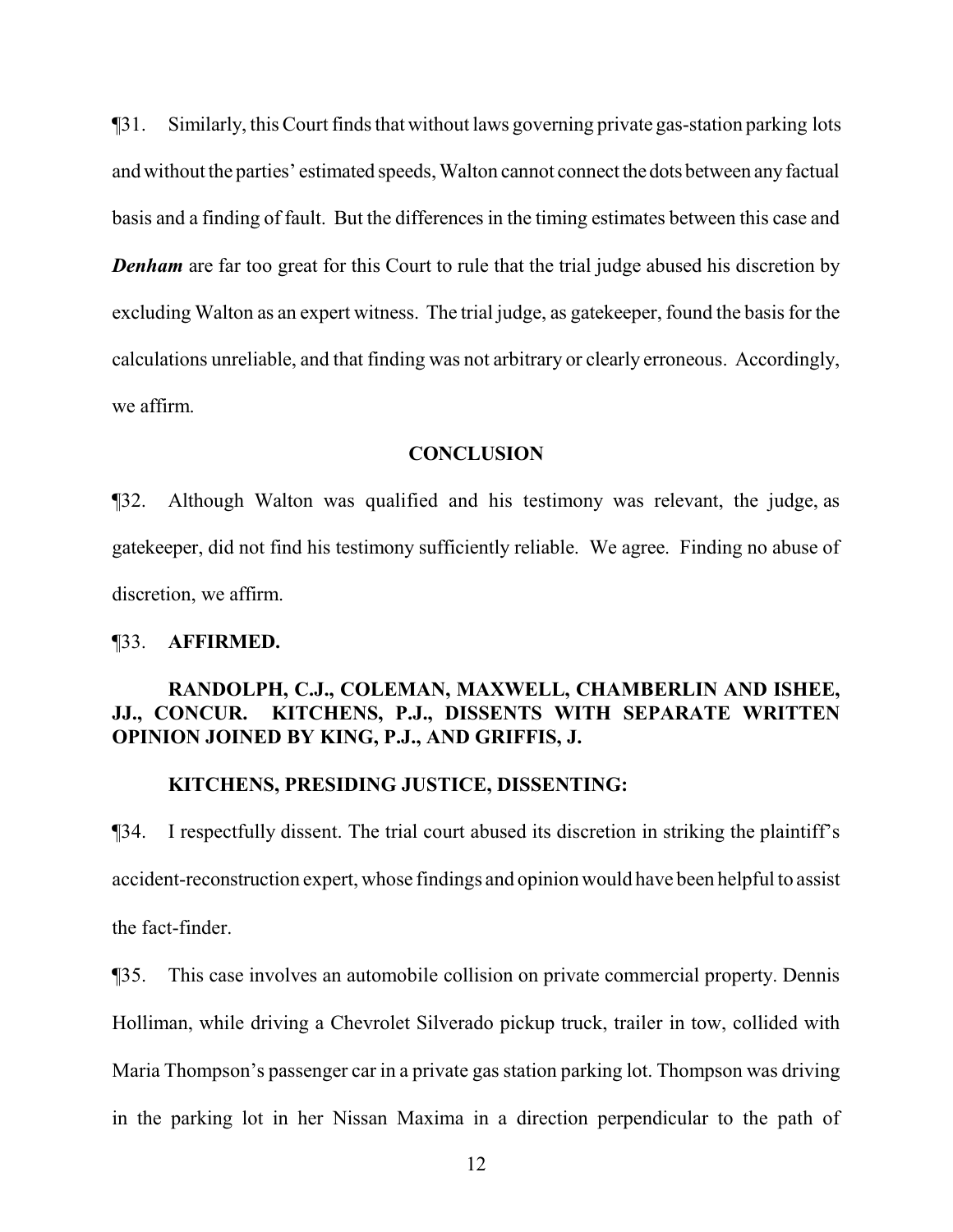Holliman's approaching truck. In a "T-bone" collision, the front of Holliman's truck struck Thompson's four-door car on its right side. Thompson sustained injuries from the accident and filed a lawsuit against Holliman in the CountyCourt of Harrison County, Second Judicial District. She alleged that Holliman's negligence—namely, his failure to maintain control of his vehicle and his failure to keep a proper lookout—caused the collision.

¶36. Thompson designated Jason Walton to testify as an expert in accident reconstruction. Walton investigated the collision, reviewed relevant documents, and reported his findings. Walton's findings were based on

[a] review of the Harrison County Sheriff's Department parking lot accident report; [a] review of a photograph taken at the scene of the collision; [a] review of photographs taken of both vehicles involved in the collision; [a] review of Google Earth imagery on the collision area; [s]worn deposition testimony of Maria Thompson; [s]worn deposition testimony of Dennis Holliman; and [c]ommonly accepted methodology in the field of [a]ccident [r]econstruction.

¶37. Walton found that, considering "the lack of a set protocol on how to maneuver in a parking lot such as this, simple [respect of] right[s] of way and maintaining a proper lookout [are] used to prevent a collision." The expert opined that, "[b]ased on the information made available . . . it is [my] opinion . . . within a reasonable degree of certainty that the sole proximate cause of this collision was due to the actions of the driver of the Holliman Chevrolet." Holliman filed a motion *in limine* to strike Walton as an expert witness. After the county court granted Holliman's first motion *in limine*, Thompson redesignated Walton as an accident-reconstruction expert.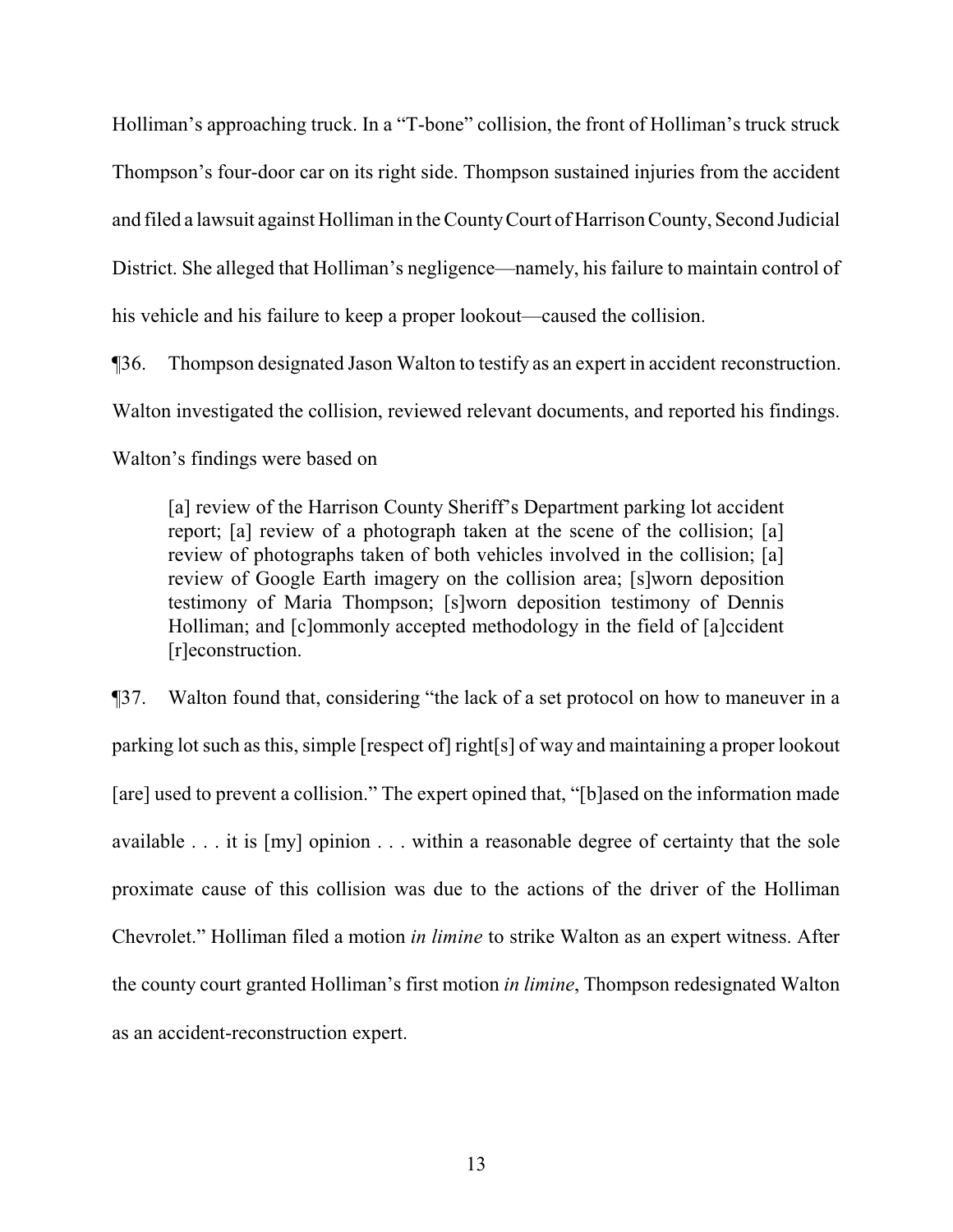¶38. Walton reported amore extensive investigation following his redesignation; he visited the gas station parking lot in order to reconstruct the collision by analyzing motorist activity at and near the accident site. Walton calculated average speeds and stopping times of various vehicles he observed at the gas station and evaluated that data, which supported his findings and his conclusion that Holliman's careless conduct had caused the accident. Walton's written report said that

[t]he average speed of a passenger vehicle calculated from a data sample of twenty vehicles resulted in an average speed of 11.05 miles per hour of a vehicle entering or leaving the parking lot in the same route as the driver of the Thompson Nissan. The average speed of a passenger vehicle pulling a trailer was calculated using a data sample of ten vehicles pulling trailers and resulted in an average speed of 8.2 miles per hour maneuvering though the gas pump bays of the location of impact.

¶39. Walton's report found that, "[o]nce the Thompson Nissan [] passed the Holliman Chevrolet, the Holliman Chevrolet began to [re-enter] the ingress/egress area of the parking lot without maintaining a proper lookout and collided with the Thompson Nissan." Based on this determination, and with his vehicle calculation of an "an average speed of 8.2 mile[s] per hour," Walton opined that "it would have taken the Holliman Chevrolet approximately 2.98 [seconds] to come to a complete stop once the brakes were applied." Walton adduced that if Holliman had been attentive, this stopping distance would have enabled Holliman to avoid oncoming vehicles. He further suggested that "[i]f the very slow speed of the Holliman Chevrolet as stated by the driver in depositions was slower than the tested average speed for this vehicle configuration, then the distance needed to react to a hazard and come to a complete stop would be even less than previously mentioned."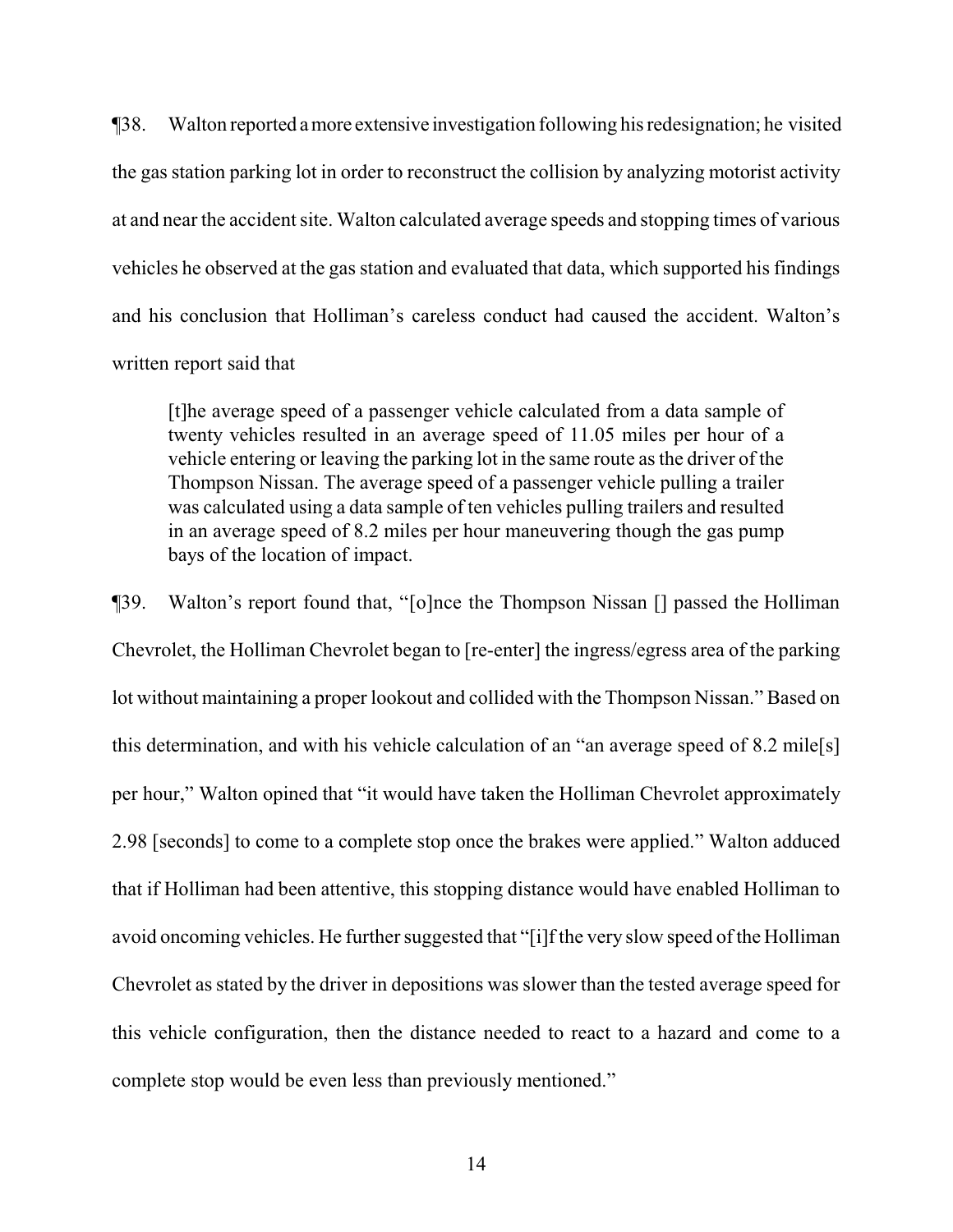¶40. Accordingly, Walton's evaluation, "[b]ased on the information made available," concluded that, "within a reasonable degree [of] certainty[,] . . . the sole proximate cause of this collision was due to the actions of the driver of the Holliman Chevrolet." Thompson filed another motion *in limine* to strike Walton as an expert. The county court granted the motion,<sup>3</sup> and the case was tried without Walton's testimony. On appeal to the circuit court, Thompson argued that the county court's strike of Walton's expert testimony was erroneous.

¶41. In upholding the county court's exclusion of Walton, the circuit court reasoned that Walton's methods and findings were unreliable.<sup>4</sup> According to the circuit court, because a private gas station parking lot is assumed to be "[w]ithout a set of protocols, an opinion as to fault or negligence would have [no] basis." The circuit court provided no authority for this position, and gave no consideration or credence to Mississippi's common law as it applies to motor vehicles operating on private property. The circuit court held that Walton's findings did not effectively identify or compare the studied vehicles with the parties' vehicles or "adequately describe the condition of the parking lot . . . and [whether the condition] was consistent with the conditions at the time of the accident." Further, it found that Walton's findings did not provide sufficient evidence "that [his] methodology was generally accepted

<sup>&</sup>lt;sup>3</sup>The county court found that "Walton's report is replete with what a 'typical' vehicle traveling perpendicular to a gas pump would do and what a 'typical' driver traveling through the parking lot would assume." The court held that the report was not "the product of reliable principles and methods, and . . . is [un]helpful to the jury[,] [and] further . . . Walton, based upon his report, is in no better position than the trier of fact to conclude whether the Defendant's actions were negligent."

<sup>&</sup>lt;sup>4</sup>As the majority notes, Walton's qualifications were not at issue, nor was the relevancy of his findings. Maj. Op. ¶¶ 15, 18.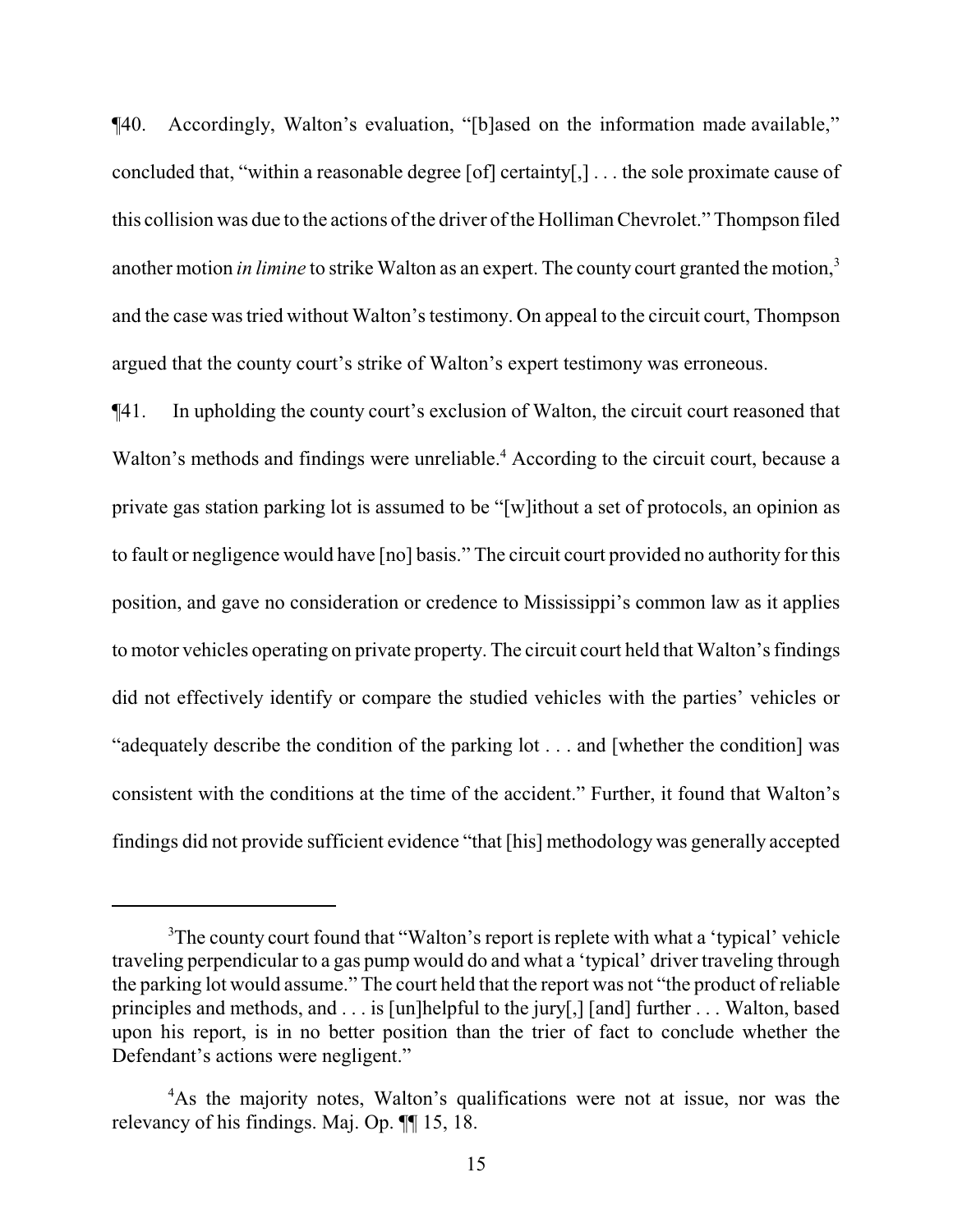in the field of accident reconstruction, either through publications, peer review or otherwise." With respect, I disagree with the majority's endorsement of this reasoning.

¶42. The assertion that there are no protocols for driving in a parking lot ignores considerable Mississippi case law on this subject. While Mississippi's Traffic Regulations and Rules of the Road<sup>5</sup> may not apply to motorists when they are driving in places other than the state's public streets, roads, and highways, this Court and other courts have defined the duties required of them when they drive on privately owned property. *See*, *e.g.*, *Vaughan v. Lewis*, 236 Miss. 792, 112 So. 2d 247, 249 (1959) ("[S]tatutes obviously have no legal application, as such, so far as the regulation of traffic on private property is concerned."); As this Court held in *Fowler Butane Gas Co. v. Varner*, "common law applies in the absence of statutory authority and requires the operator of a motor vehicle to exercise ordinary, reasonable or due care toward others."<sup>6</sup> *Fowler Butane Gas Co. v. Varner*, 244 Miss. 130, 141 So. 2d 226, 230 (1962) (citing *Hadad v. Lockeby*, 176 Miss. 660, 169 So. 691 (1936)). *See also Hickman v. Jordan*, 87 S.W.3d 496, 499 (Tenn. Ct. App. 2001) ("[T]he duties and liabilities of drivers are governed bythe basic principles of common law negligence requiring each person to exercise ordinary and reasonable care under the circumstances. . . .Conditions such as those found in a crowded parking lot may require a driver to use an even greater

<sup>5</sup> *See* Miss. Code Ann. §§ 63-3-1 to -1215 (Rev. 2015).

<sup>&</sup>lt;sup>6</sup>For instance, while there may be no statutory law prohibiting such an act, it would "be imprudent to back an automobile out of a garage across the sidewalk without taking extra precautions to avoid running down [a] passersby. Especially where the view is obstructed is it necessary to take extra precautions." *Varner*, 141 So. 2d at 231 (internal quotation marks omitted) (quoting 5 Am. Jur. *Automobiles*, § 332).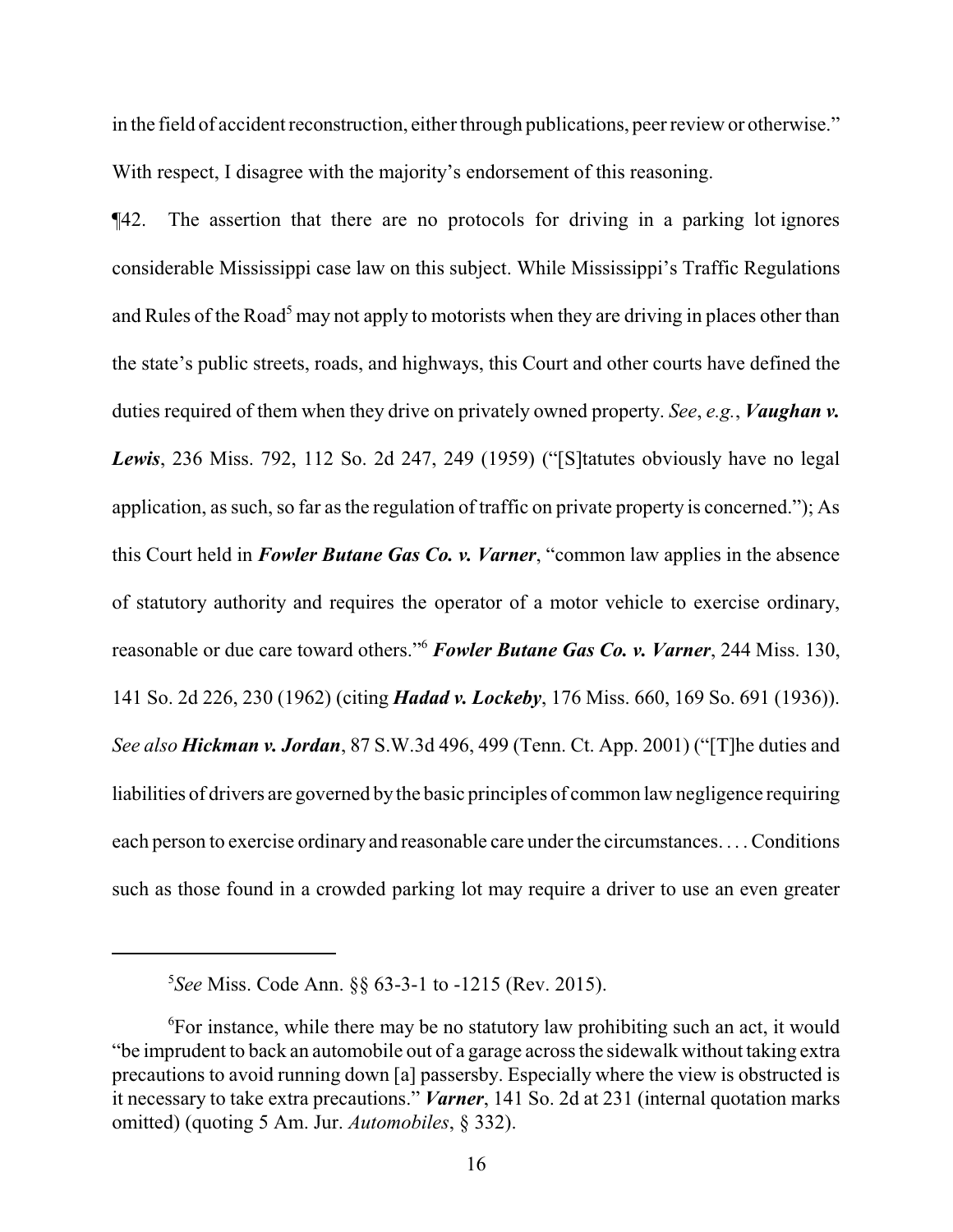degree of care." (citing *Miller v. Berry*, 457 S.W.2d 859, 862-63 (Tenn Ct. App. 1970))). And among the first principles of prudent vehicle operation are that "an automobile driver has a duty 'to keep a reasonable lookout' and 'take reasonably proper steps to avoid an accident or injury to persons and property after having knowledge of [a] danger.'" *Prewitt v. Vance*, 16 So. 3d 37, 40 (Miss. Ct. App. 2009) (quoting *Shideler v. Taylor*, 292 So. 2d 155, 156-57 (Miss. 1974)); *Coleman v. Lehman*, 649 F. Supp. 363, 366 (N.D. Miss. 1986) (in a parking lot case, a Mississippi federal court observed that "the defendant had a duty to maintain a reasonable lookout while he was driving the car for persons such as the plaintiff who might appear in the line to be traversed." (citing *Thompson v. Riverside Chem. Co.*, 416 F. Supp. 35, 38 (N.D. Miss. 1976))). Undoubtedly, it does not require a traffic signal to "easily conclude that a driver should anticipate and expect other vehicles to approach from either the front or the side within a parking lot," or that "a reasonable driver could be easily expected to slow his vehicle when approaching an intersection, especially one with a large parking lot where other cars are expected to be in motion at practically all times." *Busick v. St. John*, 856 So. 2d 304, 322 (Miss. 2003).

¶43. Thompson's expert reasonably assessed and applied these driving protocols. Walton made findings respecting whether the defendant "maintain[ed] a proper lookout . . . to prevent a collision." Walton advanced an additional standard—whether the defendant kept a "simple right of way"—based upon an observable flow of traffic in the gas station parking lot, and he examined whether a driver prudently acknowledging this movement could avoid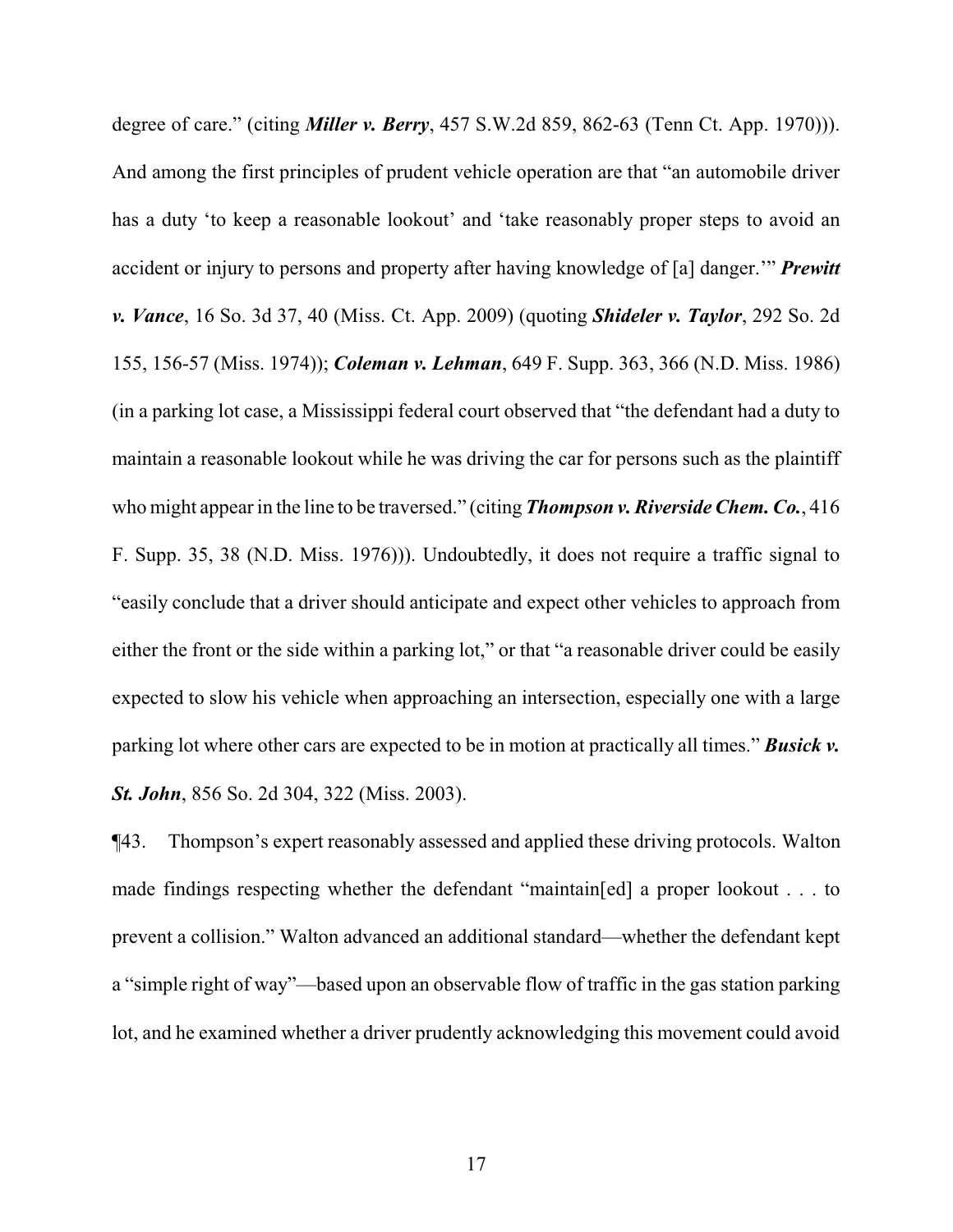colliding with another vehicle.<sup>7</sup> This is the sort of conduct required of reasonable drivers exercising ordinary care, regardless of a public or private setting; and, contrary to the circuit court's findings, these duties, defined in our common law, may serve as the basis for an expert's opinion about whether they were observed or breached. *See Busick*, 856 So. 2d at 318 ("A reasonable person would recognize the need to slow her vehicle upon approaching an intersection in a busy . . . parking lot[,] [and] is expected to maintain control over her speed and be aware of and expect to meet other vehicles in front of or approaching the sides of her vehicle in the . . . parking lot and in the vicinity of the parking lot.").

¶44. Applying these standards, Walton endeavored to reconstruct for the fact-finder the relevant circumstances of this accident. He evaluated an average speed of vehicles and an

<sup>7</sup>Walton also noted that areas immediately adjacent to gas station pumps would not be recognized by prudent drivers as unrestricted traffic lanes. For instance, the expert opined that

<sup>[</sup>v]ehicles traveling perpendicular to the gas pumps are given the right of way so that other vehicles may enter or exit the gas pump bays. If a vehicle in a gas-station parking lot is parallel to a gas pump bay and is driving forward toward that bay, a driver traveling through the parking lot would be presented with a vehicle that is entering the gas pump bay and does not pose an immediate hazard. Such a driver cannot tell what the intention is of the other driver entering the bay. . . .

The driver of the Holliman Chevrolet had the intention as stated in his deposition to pull through the gas pump bay and park in a location that would accommodate his vehicle and the trailer he was pulling. Only the driver of the Holliman Chevrolet knew this intention, and knowing this intention, the driver knew that he was pulling into "cross traffic" of vehicles pulling to the front of the store. The driver of the Holliman Chevrolet stated that he did not see the Thompson Nissan until a split second before impact, however, his intentions were to pull into a "cross traffic" area in a parking lot that he stated in his deposition was pretty busy.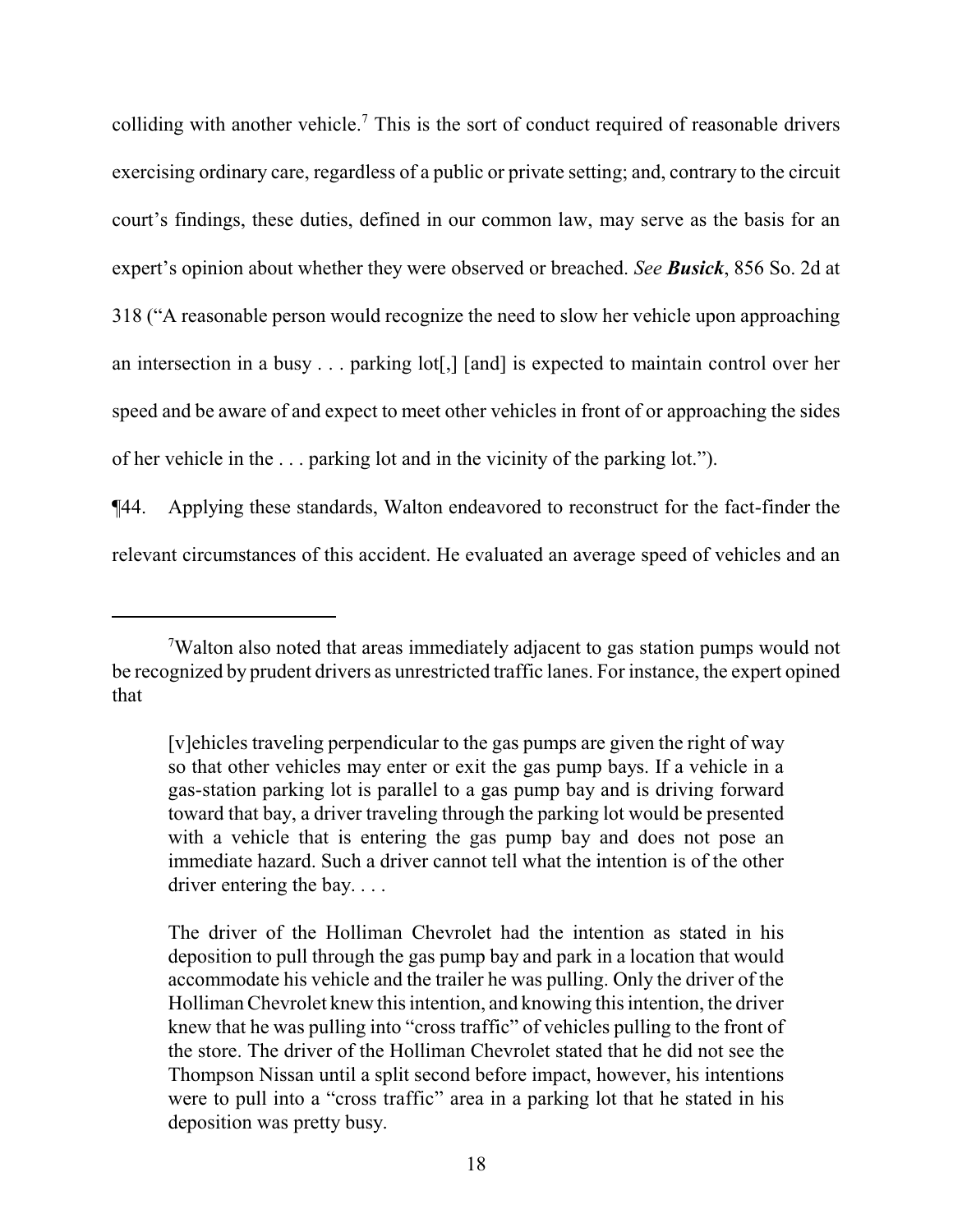average distance required to appreciate a hazard and come to a complete stop. Walton stated that he performed his examination under circumstances customarily existing at the accident site. With this methodology, Walton employed information and materials that provided insight into the conditions of the parking lot at the time of the accident (i.e., photographs, party depositions, and aerial imagery) to apply his findings to the accident in question. In his second report, Walton reasoned that if "[t]he Holliman Chevrolet driver . . . was paying attention to his surrounding[s, the driver] would have traveled approximately 9.62 feet from the time that he perceived a hazard and [would have begun] to react, which is a total distance to stop of 12.6 feet." Applying this calculated distance to avoid another vehicle, Walton opined that "[o]nce the Holliman Chevrolet entered the pump bay based on the location of impact he had plenty of distance and time to check for oncoming vehicles and stop if necessary before reentering the ingress/egress area of the parking lot." Accordingly, Walton concluded that Holliman had, under the circumstances, "failed to yield to oncoming traffic and failed to maintain a proper lookout." While eyewitness testimony and other evidence might lead jurors to this same conclusion, the jury here was deprived of the expert verification that Walton would have provided. His expert opinion would have corroborated the plaintiff's version of what happened, strengthening her case. The trial court's total elimination of Thompson's expert deprived her of the chance to accomplish that.

¶45. Because Walton was prevented from testifying about these findings, I would hold that the county court abused its discretion in failing to respect "[t]he basic threshold for admitting an expert's opinion," namely, "whether the testimony is 'based on scientific knowledge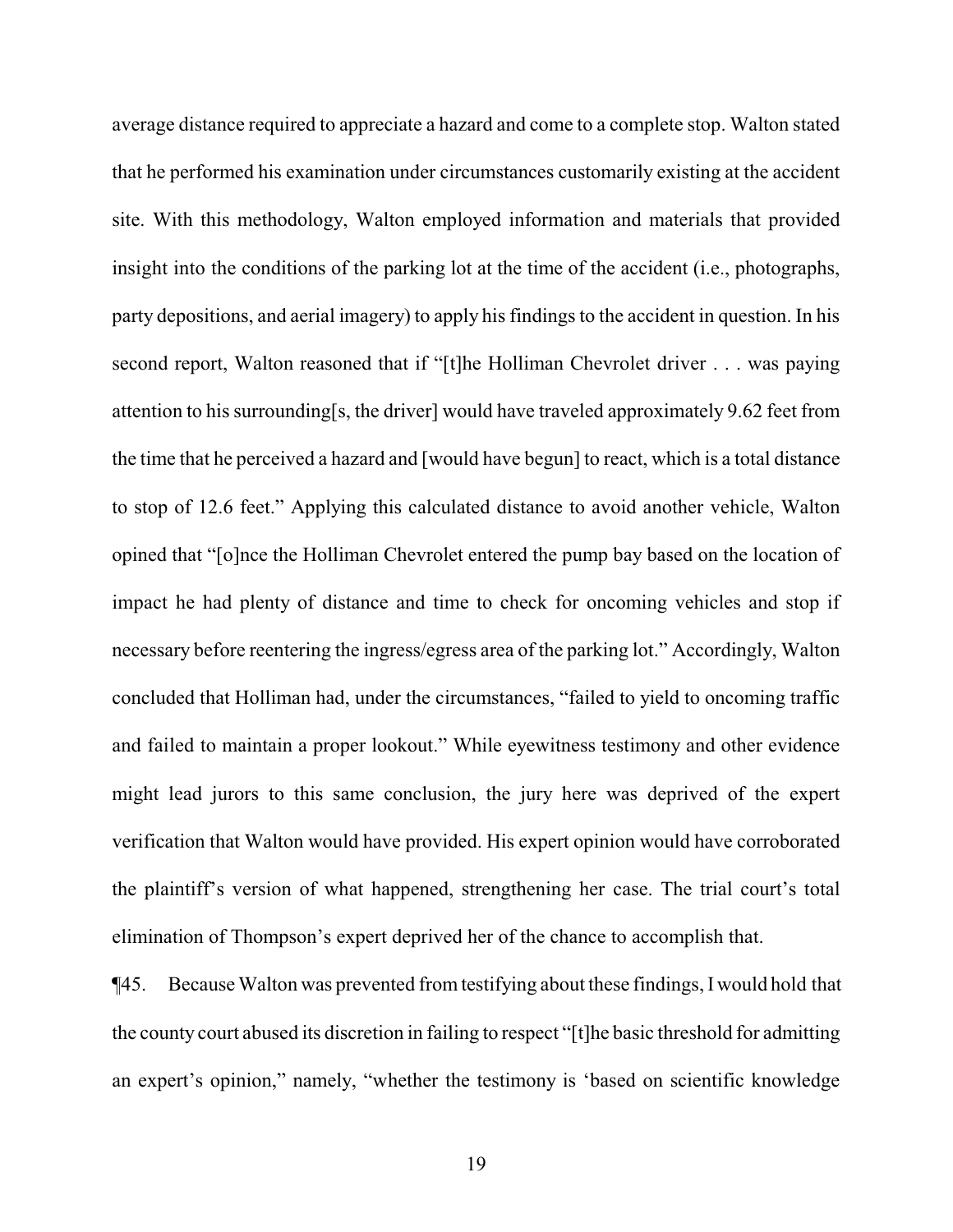which would assist the trier of fact to understand or determine a fact at issue.'" *Miss. Dep't of Mental Health v. Hall*, 936 So. 2d 917, 928 (Miss. 2006) (quoting *Poole v. Avara*, 908 So. 2d 716, 724 (Miss. 2005)). Walton's testimony would have assisted the jury in understanding how either motorist could have operated his or her vehicle in a way that would have avoided this collision. Our trial courts are empowered to receive such expert testimony to assist in explaining the often-complicated nature of automobile collisions. Walton should have been allowed to present his findings for that purpose. *See Fielder v. Magnolia Beverage Co.*, 757 So. 2d 925, 937-38 (Miss. 1999) ("This Court has permitted the testimony of qualified accident reconstruction experts to give opinions on how an accident happened, the point of impact, the angle of travel, the responsibility of the parties involved, and the interpretation of photographs." (citing *Miller v. Stiglet, Inc.*, 523 So. 2d 55 (Miss. 1988); *Hollingsworth v. Bovaird Supply Co.*, 465 So. 2d 311 (Miss. 1985))). *See also Hagan Storm Fence Co. v. Edwards*, 245 Miss. 487, 148 So. 2d 693, 696 (1963) (Jones, J., dissenting) ("The average man has little practical experience in investigating accidents, and testing and familiarizing himself with the various aspects of automobile accidents."), *overruled on other grounds by Hollingsworth*, 465 So. 2d 311. Walton's knowledge and understanding of motor-vehicle collisions placed him a category apart from the average man, as conceded implicitly by Holliman, who did not question his qualifications.

¶46. Walton did not conduct a complex scientific analysis or perform complicated calculations; but, contrary to Holliman's argument, his findings were far beyond mere "conjecture." *Sanders v. Wiseman*, 29 So. 3d 138, 141 (Miss. Ct. App. 2010) ("The facts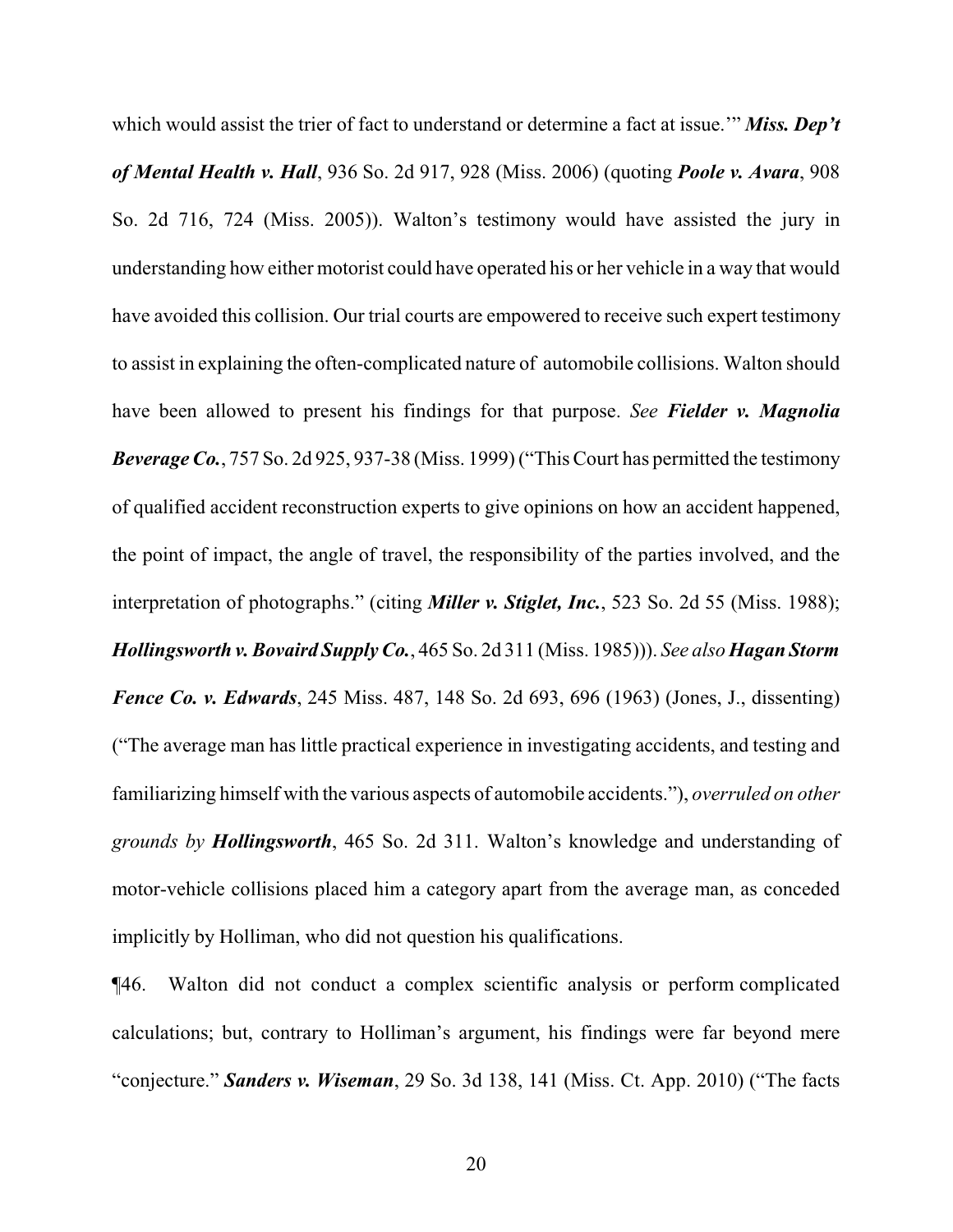upon which the expert bases his opinion or conclusion must permit reasonably accurate conclusions as distinguished from mere guess or conjecture." (internal quotation marks omitted) (quoting *Miss. Transp. Comm'n v. McLemore*, 863 So. 2d 31, 35 (Miss. 2003))). Walton acquired data regarding the typical operation of vehicles at and around the precise location of the accident he was investigating, and under substantially similar conditions. He prepared his opinion with observations based upon "[c]ommonly accepted methodology in the field of [a]ccident [r]econstruction[,] specifically[,] time[-]distance formulas, measurement from the location of the collision, and average vehicle speed tests." He linked his findings to the facts of the case, and he was qualified and prepared to provide an explanation of his methods and his opinions to the fact-finder. Such evidence was admissible under our precedent and our rules and its weight and worth were well within the jury's province to consider. *See Inv'r Res. Servs., Inc. v. Cato*, 15 So. 3d 412, 423 (Miss. 2009) ("Generally, questions related to the bases and sources of an expert's opinion affect the weight to be afforded the opinion by the jury, not the admissibility of the opinion." (internal quotation marks omitted) (quoting*Funderburk v. Johnson*, 935 So. 2d 1084, 1107-08 (Miss. Ct. App. 2006))). Walton's findings of fact and his methodology are subject to scrutiny, and it is within the prerogatives of the defense to question and challenge during crossexamination; moreover, Holliman was free to bring forth his own "properly qualified and examined expert witness [to] provide . . . testimony [that] is potentially helpful in deciding those issues of ultimate fact." *Hollingsworth*, 465 So. 2d at 315.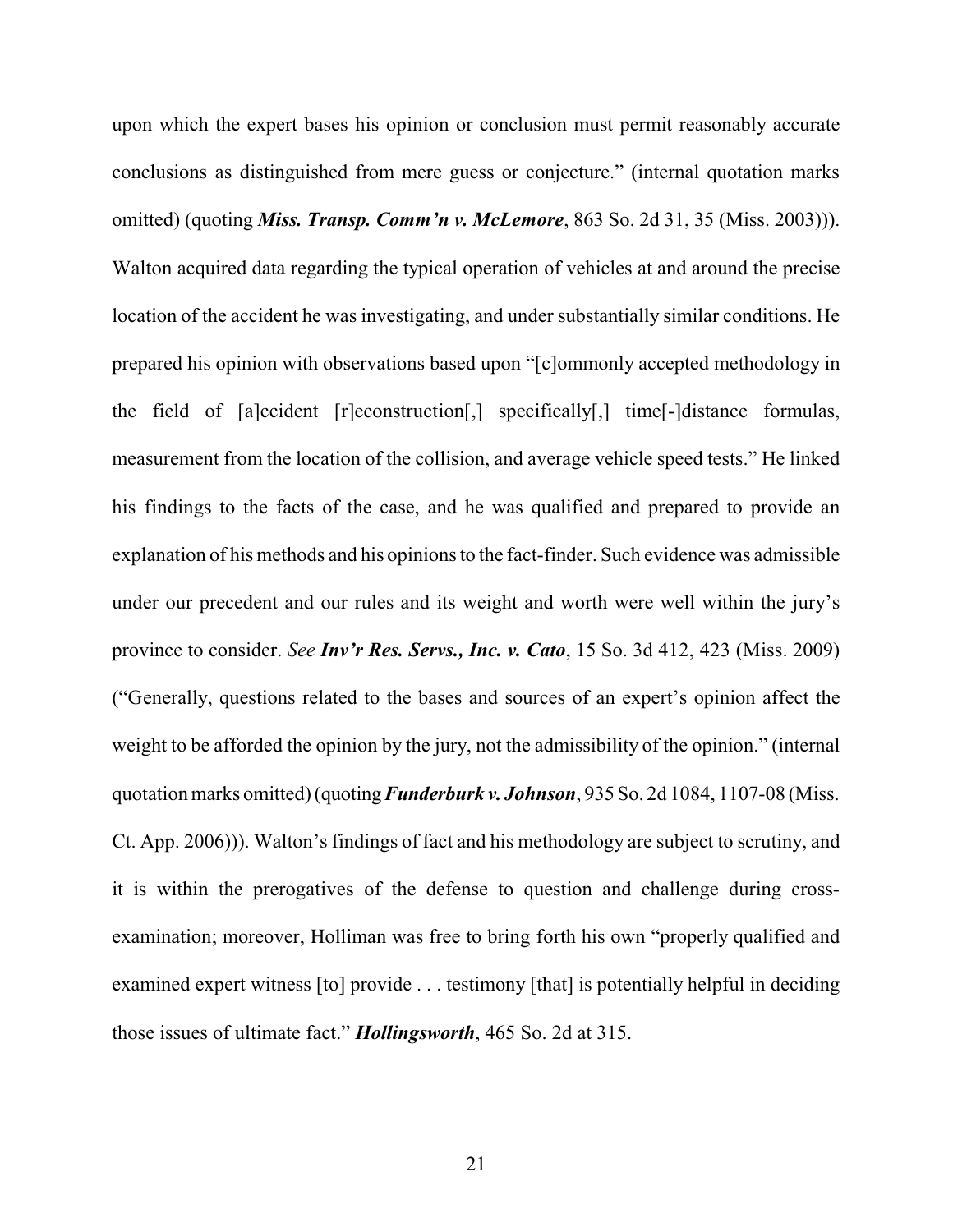¶47. As Thompson acknowledged, neither Walton nor anyone else could have acquired 100 percent of the information required to create an unassailable reconstruction of a private parking lot accident;<sup>8</sup> but this should not preclude a good-faith effort by an expert, whose credentials were not questioned, to obtain as much relevant information as possible. In fact, this provides an illustrative example of why a motor vehicle accident expert was necessary in this case. As suggested above, because the average man or woman cannot be expected to have sufficient sophistication or experience to reconstruct an automobile accident, a plaintiff has limited means with which to provide such information and assistance without the aid of an expert. Because a private parking lot accident does occur in the absence of codified driving protocols, an accident-reconstruction expert is all the more necessary to explain for the finders of fact what a motorist should have expected of other motorists while driving in an environment governed byno *statutory* protocols.<sup>9</sup>The trial court—if it had concerns about

<sup>&</sup>lt;sup>8</sup>Thompson contended on appeal that Walton's reconstruction "cannot get more" case-specific without Walton witnessing the actual wreck or obtaining a 'black box' immediately after the collision."

<sup>&</sup>lt;sup>9</sup>Considering the ambiguity regarding the applicable standards for an expert analysis of a private parking lot accident, this arguably is a comparatively untested aspect of accident reconstruction. *See Gray v. State*, 202 So. 3d 243, 257 (Miss. Ct. App. 2015) ("*Daubert* does not state that expert testimony is per se inadmissible if the substance of the testimony has never been the subject of peer review." (citing *Kumho Tire Co. v. Carmichael*, 526 U.S. 137, 151, 119 S. Ct. 1167, 1175, 143 L. Ed. 2d 238 (1999))). But through the same analysis, Walton averred also that he founded his findings on "commonly accepted methodology in the field of[a]ccident [r]econstruction[,] specificallytime[-]distance formulas, measurement from the location of the collision, and average vehicle speed tests." *See Hyundai Motor Am. v. Applewhite*, 53 So. 3d 749, 753-54 (Miss. 2011) (Mississippi courts utilize the *Daubert* standards to determine the reliability of an expert witness's testimony, namely "(1) whether the expert's theory can be or has been tested; (2) whether the theory has been subjected to peer review and publication; (3) the known or potential rate of error of a technique or theory when applied;  $(4)$  the existence and maintenance of standards and control; and  $(5)$  the degree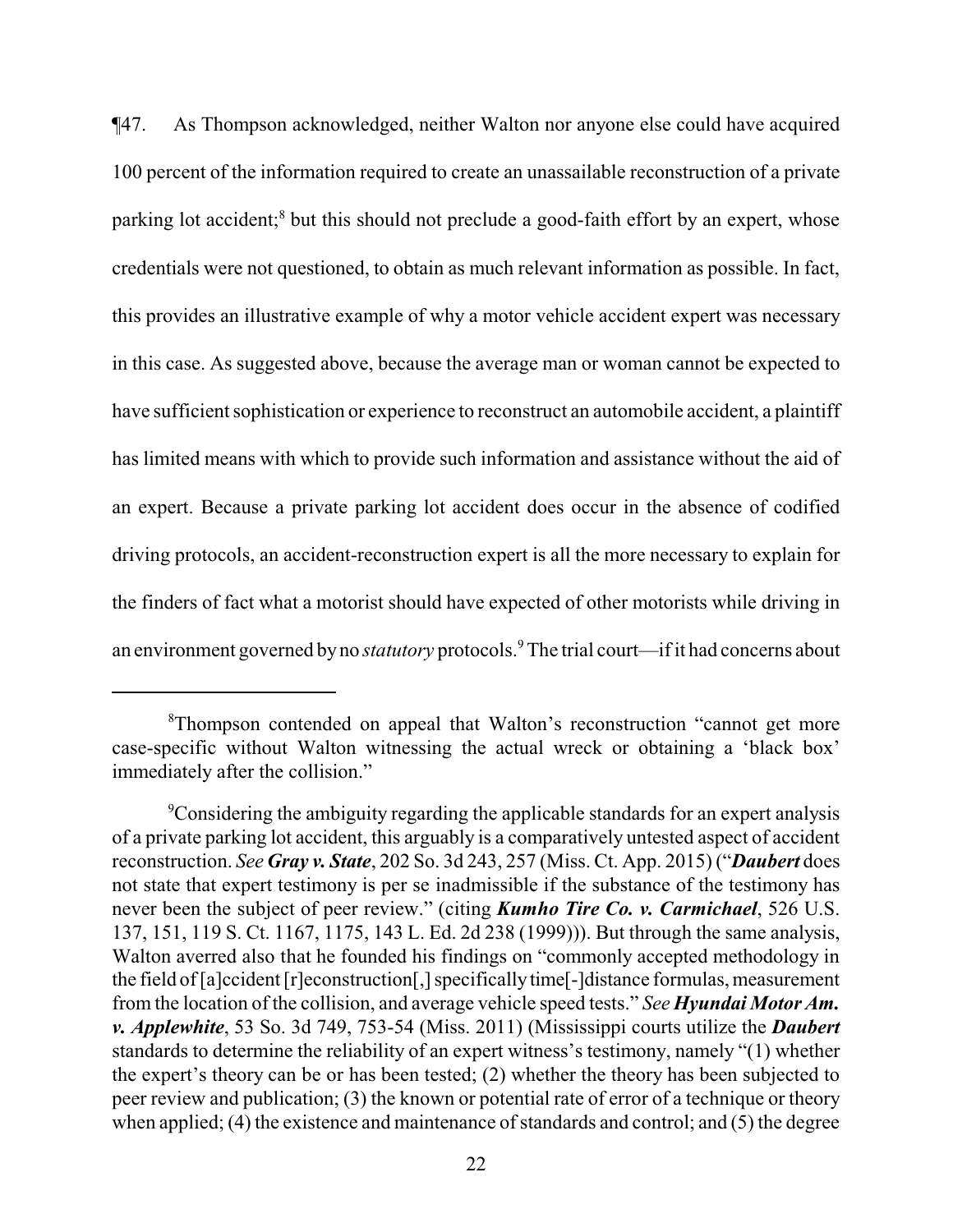the reliability of certain of Walton's methods or findings—could have limited the testimony of this expert; instead, his role was eliminated entirely. The analogy of throwing the baby out with the bath water comes to mind. In the absence of such expertise and left to its own unguided analysis, the jurywas deprived of much-needed assistance. While Thompson might have found a more articulate expert, she did succeed in finding an expert whose credentials and expert status were not challenged by the opposing party and were accepted by the trial court. Walton should have been allowed to testify, subject to cross-examination and contemporaneous defense objections, to whatever aspects of his testimony Holliman may have seen fit to challenge.

¶48. Further, this Court in *Denham*—in light of the majority's attempts to distinguish Walton's expertise here—*did* allow an accident reconstruction, utilizing "basic mathematics—an obviously reliable methodology—to create his timing and distance estimates," finding that such was relevant and reliable under *Daubert*. *Denham v. Holmes ex rel. Holmes*, 60 So. 3d 773, 786 (Miss. 2011). In that case, we found that the circuit court had abused its discretion byexcluding an accident-reconstruction expert whose findings were based on the expert's review of certain relevant materials, including the police report, party depositions, and accident photographs, and an evaluation of "[t]iming vehicles at the accident scene . . . ." *Id.* at 778. As is the case here,

to which the technique or theory has been generally accepted in the scientific community." (quoting *Hill v. Mills*, 26 So. 3d 322, 330 n.6 (Miss. 2010))). By either means, I would find that Walton's methodology was not so deficient as to have fallen short of the requirements of Rule 702.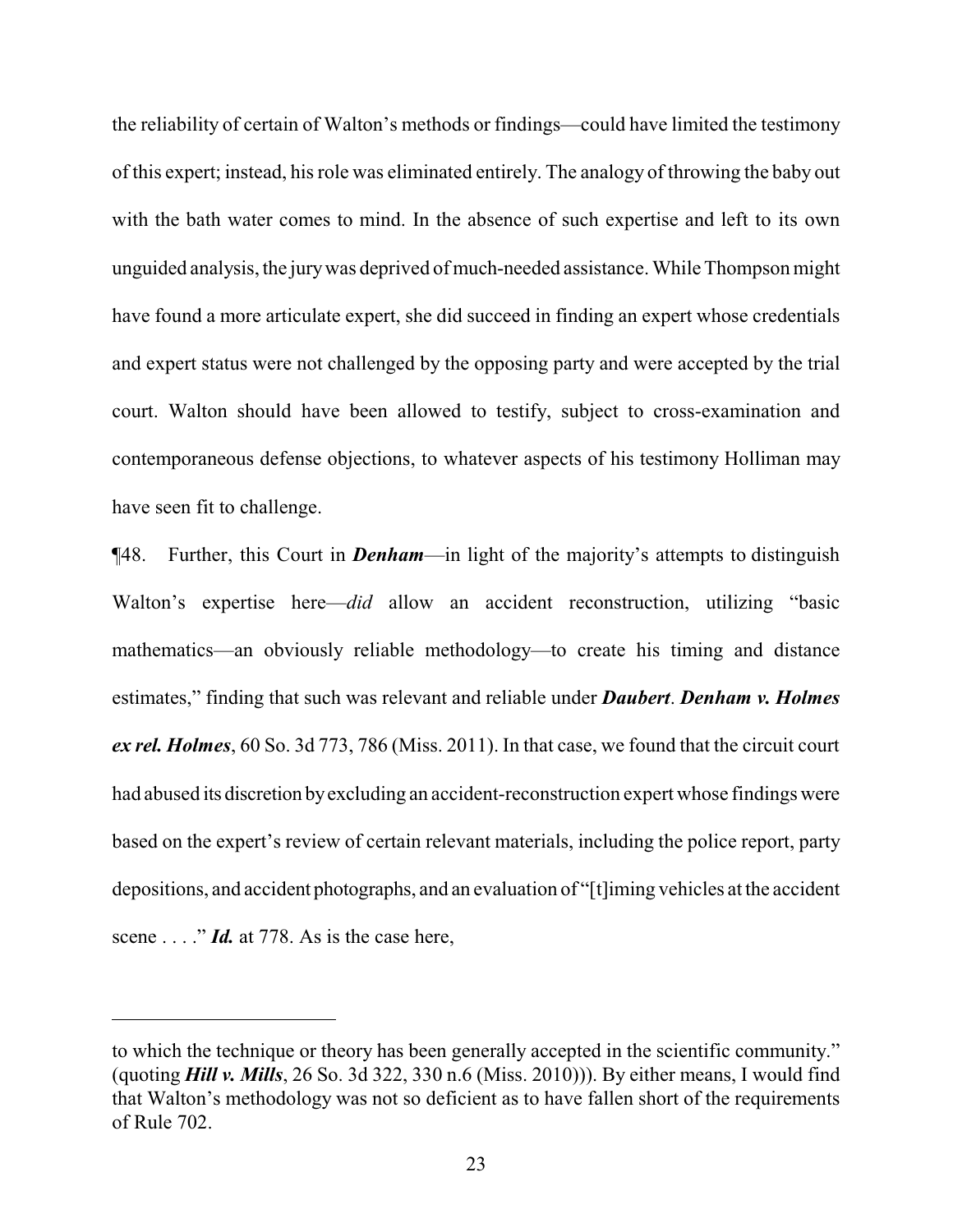[a]lthough jurors could have performed [the expert's] common calculations, [the expert] collected data from the accident using his specialized knowledge. He measured sight distances, timed cars, and determined the location of the accident from the available evidence. He interpreted this evidence and, ultimately, based on this limited evidence, he reached conclusions about causation and avoidance. As applied mathematically and at the accident site, [this] expert analysis and methods regarding timing and distance estimates, were beyond the average juror's "common knowledge" and should have been presented to the jury.

*Id.* at 786-87 (citing *Palmer v. Biloxi Reg'l Med. Ctr., Inc.*, 564 So.2d 1346, 1355 (Miss.

1990); *Smith v. Ameristar Casino Vicksburg, Inc.*, 991 So. 2d 1228, 1230 (Miss. Ct. App.

2008)).

¶49. That is precisely what Walton did in this case. Moreover, as this Court also determined, even if an expert's "timing and distance estimates arguably [are] shaky," the fact-finder is authorized to determine expert witness credibility, provided the witness satisfies the criteria of Rule 702. *Id.* at 786 ("Vigorous cross-examination, presentation of contrary evidence, and careful instruction on the burden of proof are the traditional and appropriate means of attacking shaky but admissible evidence." (quoting *Hubbard ex rel. Hubbard v. McDonald's Corp.*, 41 So. 3d 670, 676 (Miss. 2010)).<sup>10</sup> Thompson cannot be accused of failing to "connect the dots" between fault and fact when he utilized the same methods and

<sup>&</sup>lt;sup>10</sup>The majority's analysis of **Denham** focuses on this Court's holding that the trial court did not abuse its discretion in preventing the accident-reconstruction expert from providing an arguably unreliable ultimate conclusion that amotorist was negligent for failing to stop "based on the absence of skid marks" at the accident site. Maj. Op. ¶ 29. But while the Court held that the "trial judge did not err in performing his role as gatekeeper under Mississippi Rule of Evidence 702 and *Daubert* regarding Rawson's ultimate conclusions[,]. . . . we [were] constrained to find that the trial judge abused his discretion in disallowing [the expert's] testimony concerning timing and distance estimates." *Denham*, 60 So. 3d at 789.